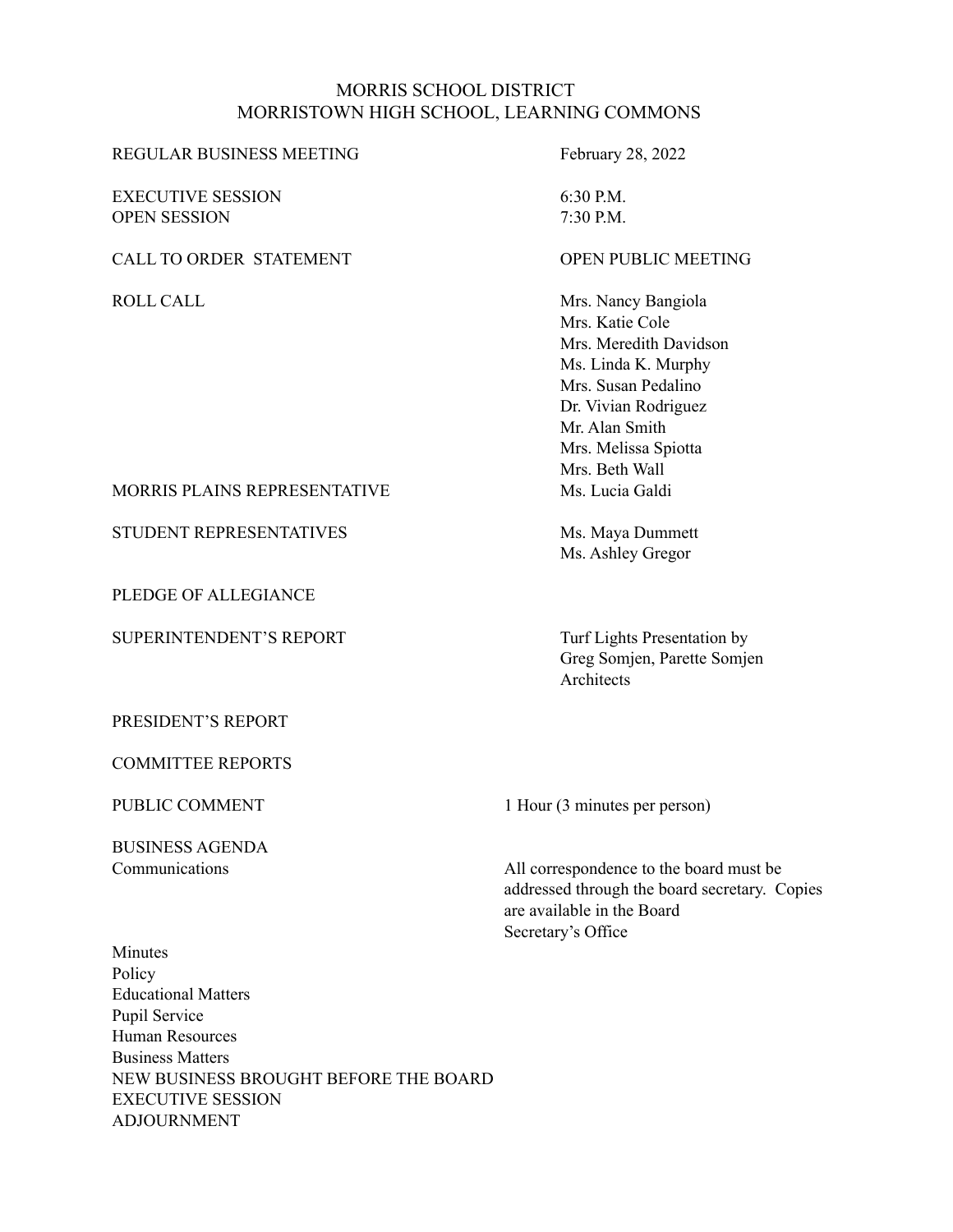### *EXECUTIVE SESSION*

Motion #1 AUTHORIZING EXECUTIVE SESSION

WHEREAS, while the Sen. Byron M. Baer Open Public Meetings Act (N.J.S.A. 10:4-6 et seq.) requires all meetings of the Morris School District Board of Education to be held in public, N.J.S.A. 10:4-12(b) sets forth nine (9) types of matters that may lawfully be discussed in "Executive Session," without the public being permitted to attend, and

WHEREAS, the Board has determined that three (3) issues are permitted by N.J.S.A. 10:4-12(b) to be discussed without the public in attendance and shall be discussed during an Executive Session to be held on February 28, 2022 at 6:30 P.M, and

WHEREAS, the nine (9) exceptions to open public meetings set forth in N.J.S.A. 10:4-12(b) are listed below, and next to each exception is a box which will be marked when the issues to be privately discussed fall within that exception, and after each exception is a space where additional information that will disclose as much information about the discussion as possible without undermining the purpose of the exception shall be written:

 $\boxtimes$  "(1) Any matter which, by express provision of Federal law, State statute or rule of court shall be rendered confidential or excluded from public discussion." The nature of the matter, described as specifically as possible without undermining the need for confidentiality are: Student Matters

 $\Box$  "(2) Any matter in which the release of information would impair a right to receive funds from the federal government." The nature of the matter, described as specifically as possible without undermining the need for confidentiality is:

 $\Box$  "(3) Any material the disclosure of which constitutes an unwarranted invasion of individual privacy such as any records, data, reports, recommendations, or other personal material of any educational, training, social service, medical, health, custodial, child protection, rehabilitation, legal defense, welfare, housing, relocation, insurance and similar program or institution operated by a public body pertaining to any specific individual admitted to or served by such institution or program, including but not limited to information relative to the individual's personal and family circumstances, and any material pertaining to admission, discharge, treatment, progress or condition of any individual, unless the individual concerned (or, in the case of a minor or incompetent, his guardian) shall request in writing that the same be disclosed publicly." The nature of the matter, described as specifically as possible without undermining the need for confidentiality is:

 $\Box$  "(4) Any collective bargaining agreement, or the terms and conditions of which are proposed for inclusion in any collective bargaining agreement, including the negotiation of terms and conditions with employees or representatives of employees of the public body." The collective bargaining contract(s) discussed are between (1) the Board and the Morris School District Administrators Association.

 $\Box$  "(5) Any matter involving the purchase lease or acquisition of real property with public funds, the setting of bank rates or investment of public funds where it could adversely affect the public interest if discussion of such matters were disclosed." The nature of the matter, described as specifically as possible without undermining the need for confidentiality is: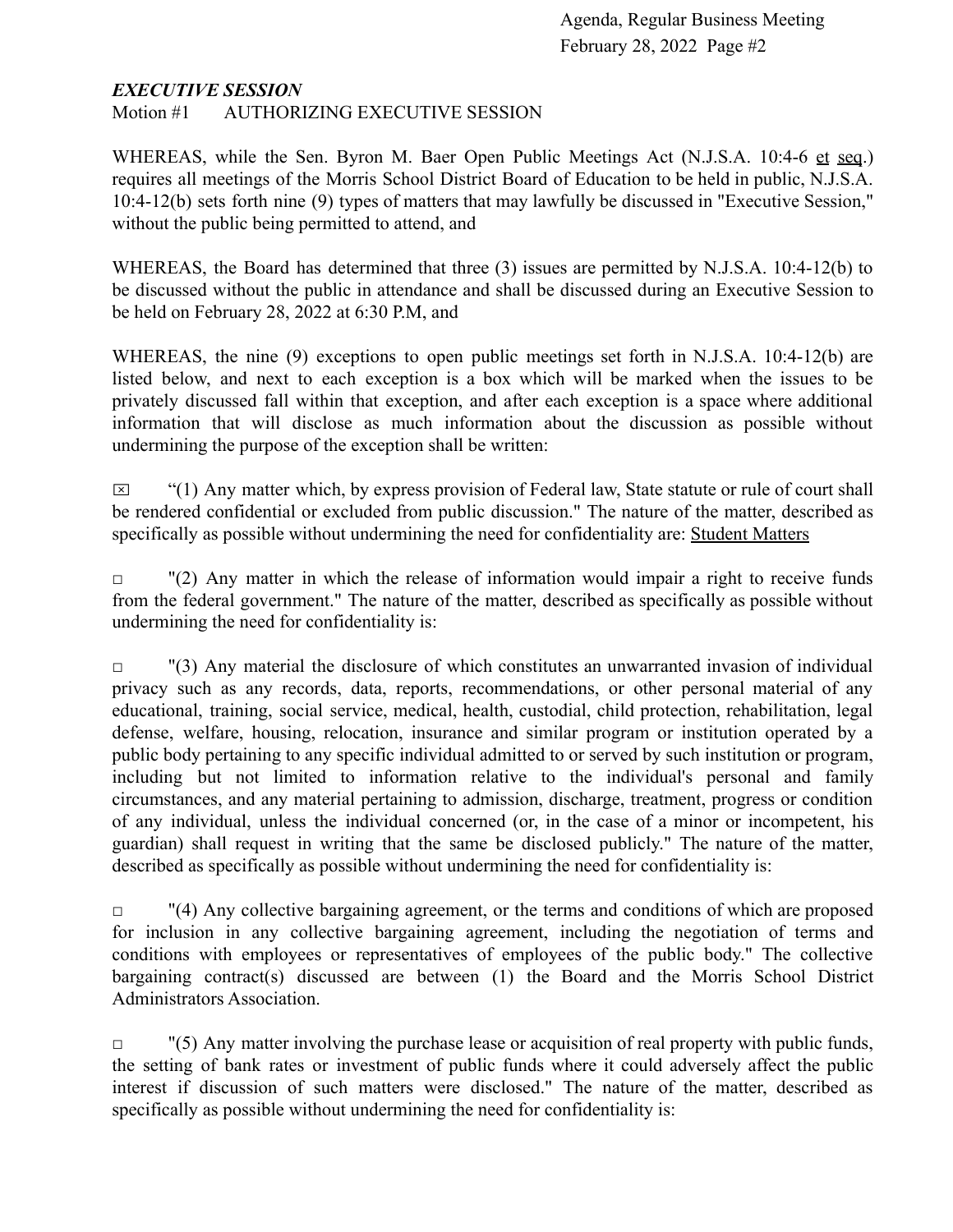$\Box$  "(6) Any tactics and techniques utilized in protecting the safety and property of the public provided that their disclosure could impair such protection. Any investigations of violations or possible violations of the law." The nature of the matter, described as specifically as possible without undermining the need for confidentiality is:

 $\Box$  "(7) Any pending or anticipated litigation or contract negotiation in which the public body is or may become a party. Any matters falling within the attorney-client privilege, to the extent that confidentiality is required in order for the attorney to exercise his ethical duties as a lawyer." The parties to and docket numbers of each item of litigation and/or the parties to each contract discussed are and the nature of the discussion, described as specifically as possible without undermining the need for confidentiality is:

 $\boxtimes$  "(8) Any matter involving the employment, appointment, termination of employment, terms and conditions of employment, evaluation of the performance, promotion or disciplining of any specific prospective public officer or employee or current public officer or employee employed or appointed by the public body, unless all individual employees or appointees whose rights could be adversely affected request in writing that such matter or matters be discussed at a public meeting." Subject to the balancing of the public's interest and the employee's privacy rights under South Jersey Publishing Co. v. New Jersey Expressway Authority, 124 N.J. 478 (1991), the employee(s) and nature of the discussion, described as specifically as possible without undermining the need for confidentiality are:

 $\Box$  "(9) Any deliberation of a public body occurring after a public hearing that may result in the imposition of a specific civil penalty upon the responding party or the suspension or loss of a license or permit belonging to the responding party as a result of an act of omission for which the responding party bears responsibility." The nature of the matter, described as specifically as possible without undermining the need for confidentiality is:

WHEREAS, the length of the Executive Session is estimated to be sixty (60) minutes after which the public meeting of the Board shall (select one)  $\Box$  reconvene and immediately adjourn or  $\Box$  reconvene and proceed with business where formal action will be taken.

NOW, THEREFORE, BE IT RESOLVED that the Morris School District Board of Education will go into Executive Session for only the above stated reasons; and

BE IT FURTHER RESOLVED that the Board hereby declares that its discussion of the aforementioned subject(s) will be made public at a time when the public's interest in disclosure is greater than any privacy or governmental interest being protected from disclosure.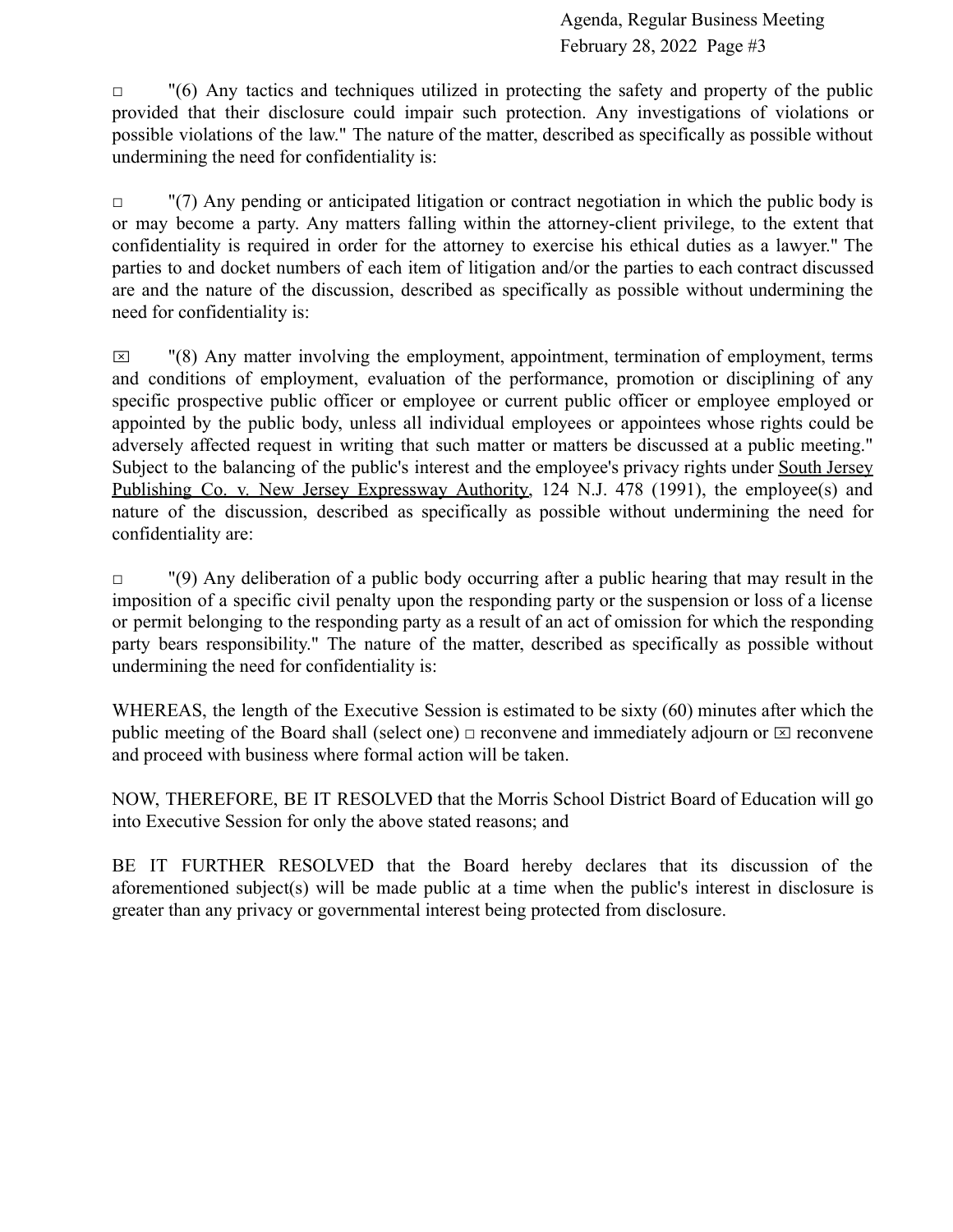| <b>DISTRICT</b><br><b>MINUTES</b><br>Motion #1 | that upon the recommendation of the Interim Superintendent, the Board of Education,<br>approve executive session minutes from the regular business meeting of:<br>January 24, 2022 |
|------------------------------------------------|------------------------------------------------------------------------------------------------------------------------------------------------------------------------------------|
| Motion #2                                      | that upon the recommendation of the Interim Superintendent, the Board of Education,<br>approve minutes from the regular business meeting of:                                       |
|                                                | January 24, 2022                                                                                                                                                                   |
| Motion $#3$                                    | that upon the recommendation of the Interim Superintendent, the Board of Education,<br>approve executive session minutes from the special business meeting of:                     |
|                                                | February 15, 2022                                                                                                                                                                  |
| Motion #4                                      | that upon the recommendation of the Interim Superintendent, the Board of Education,<br>approve minutes from the special business meeting of:                                       |

February 15, 2022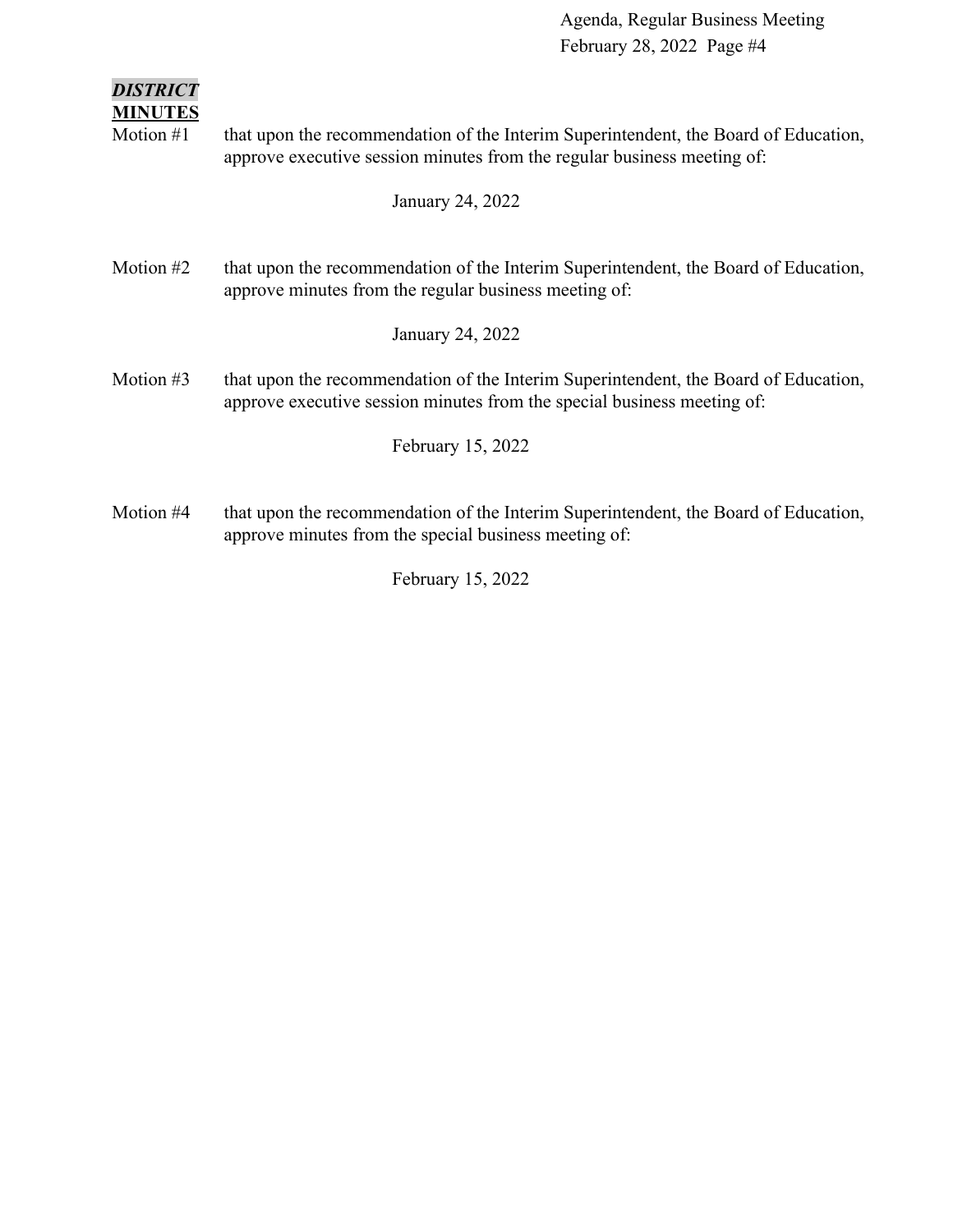### **POLICY** *DISTRICT SECOND READING*

Motion #1 that upon the recommendation of the Interim Superintendent, the Board of Education approve for second reading the following new/revised bylaws/policies/regulations:

> [1643 Family Leave](https://drive.google.com/file/d/1LHz-nEfzHSH5LXCK7KHoqgJX8MSKJnSC/view?usp=sharing) [3111 Creating Positions](https://drive.google.com/file/d/1aQfUbxqomuRTgzwQY_IvcX3Ke6Q-2Jqn/view?usp=sharing) [3124 Employment Contract](https://drive.google.com/file/d/1Be3-aH1RnG6NR6hN9YKDZjEPkPn-zjQ8/view?usp=sharing) [3125 Employment of Teaching Staff Members](https://drive.google.com/file/d/1ToeTHDQop9eg27QiSo84l7nqTpn6oWPG/view?usp=sharing) [3126 District Mentoring Program](https://drive.google.com/file/d/123G8zV0x1YVXwlizvgTtrj0-raCCb32i/view?usp=sharing) [3134 Assignment of Extra Duties](https://drive.google.com/file/d/16J9DA_KbQ6pWe-0fZpyy2HLDzGf7m703/view?usp=sharing) [3141 Resignation](https://drive.google.com/file/d/1JcTOVmeooXK3K6b2ge4XENZvmJz4efw-/view?usp=sharing) [3142 Nonrenewal of Nontenured Teaching Staff Member](https://drive.google.com/file/d/11p3xlSrw2sJURi61reiKJ947bpBX1WTn/view?usp=sharing) [3144 Certification of Tenure Charges](https://drive.google.com/file/d/1tiVzfVf4CGe720QID-kDxnDWSI0VXStA/view?usp=sharing) [3159 Teaching Staff Member/School District Reporting Responsibilities](https://drive.google.com/file/d/1TMuNG_PoptC4Zj0q1Q6kt5X4a_2xMv1_/view?usp=sharing) [3218 Use, Possession, or Distribution of Substances](https://drive.google.com/file/d/1BnCMSTizTf25vsKfzo7CW2CqsQmDa5nF/view?usp=sharing) [3223 Evaluation of Administrators, Excluding Principals, Vice Principals, and](https://drive.google.com/file/d/1X7Ggs35fdgRfcPBNOKuh74rXvMikTOsJ/view?usp=sharing) [Assistant Principals](https://drive.google.com/file/d/1X7Ggs35fdgRfcPBNOKuh74rXvMikTOsJ/view?usp=sharing) [3322 Staff Member's Use of Personal Cellular Telephones/Other Communications](https://drive.google.com/file/d/1Y-QuWxnYg9AFxBPlbSygjqJzS5CP-JlO/view?usp=sharing) **[Devices](https://drive.google.com/file/d/1Y-QuWxnYg9AFxBPlbSygjqJzS5CP-JlO/view?usp=sharing)** [3421.13 Postnatal Accommodations](https://drive.google.com/file/d/126rfz085QivyWxAO1bz_edY2jnAqwvPP/view?usp=sharing) [3437 Military Leave](https://drive.google.com/file/d/1cKF7wMZM4dxErAfMidQVe8-rTJYWXLto/view?usp=sharing) [4125 Employment of Support Staff Members](https://drive.google.com/file/d/1Q3qRjtdJDRfgHf1gjotAQ8QwjZU177Vb/view?usp=sharing) [4146 Nonrenewal of Nontenured Support Staff Member](https://drive.google.com/file/d/1uF0e_Y0w2c6DKNJEGKxjAefqEQgTIXYw/view?usp=sharing) [4159 Support Staff Member/School District Reporting Responsibilities](https://drive.google.com/file/d/1SivGwojSk9ENuJzcw_5DYeUoMcUDwBlZ/view?usp=sharing) [4218 Use, Possession, or Distribution of Substances](https://drive.google.com/file/d/1t55hnBoOZOnQCvSEGx--GxIBX1GzmPti/view?usp=sharing) [4322 Staff Member's Use of Personal Cellular Telephones/Other Communication](https://drive.google.com/file/d/1GOttN3wap37r87nqKL_nunQRMGKldNs3/view?usp=sharing) **[Devices](https://drive.google.com/file/d/1GOttN3wap37r87nqKL_nunQRMGKldNs3/view?usp=sharing)** [4324 Right of Privacy](https://drive.google.com/file/d/1eGkjKSM5d7rFwtTAAi2hdG9KzwHr7DY6/view?usp=sharing) [4421.13 Postnatal Accommodations](https://drive.google.com/file/d/10IniTHSfj341AT8AnYKQC4kEmHEyX2OK/view?usp=sharing) [4437 Military Leave](https://drive.google.com/file/d/1su7vpv1TWdRnT-ccJVgKLAibO0GhvSMM/view?usp=sharing) [0141.2 Board Member and Term Receiving District](https://drive.google.com/file/d/17VZP43HMl0Ys7Kq-Kr9YZewBNcKy48q-/view?usp=sharing)

# *DISTRICT*

# *ABOLISH*

Motion #2 that upon the recommendation of the Interim Superintendent, the Board of Education abolish the following new/revised bylaws/policies/regulations:

> 3431.1 Family Leave 4431.1 Family Leave 3431.3 NJ Family Leave Insurance Program 4413.3 NJ Family Leave Insurance Program 4440 Job Expenses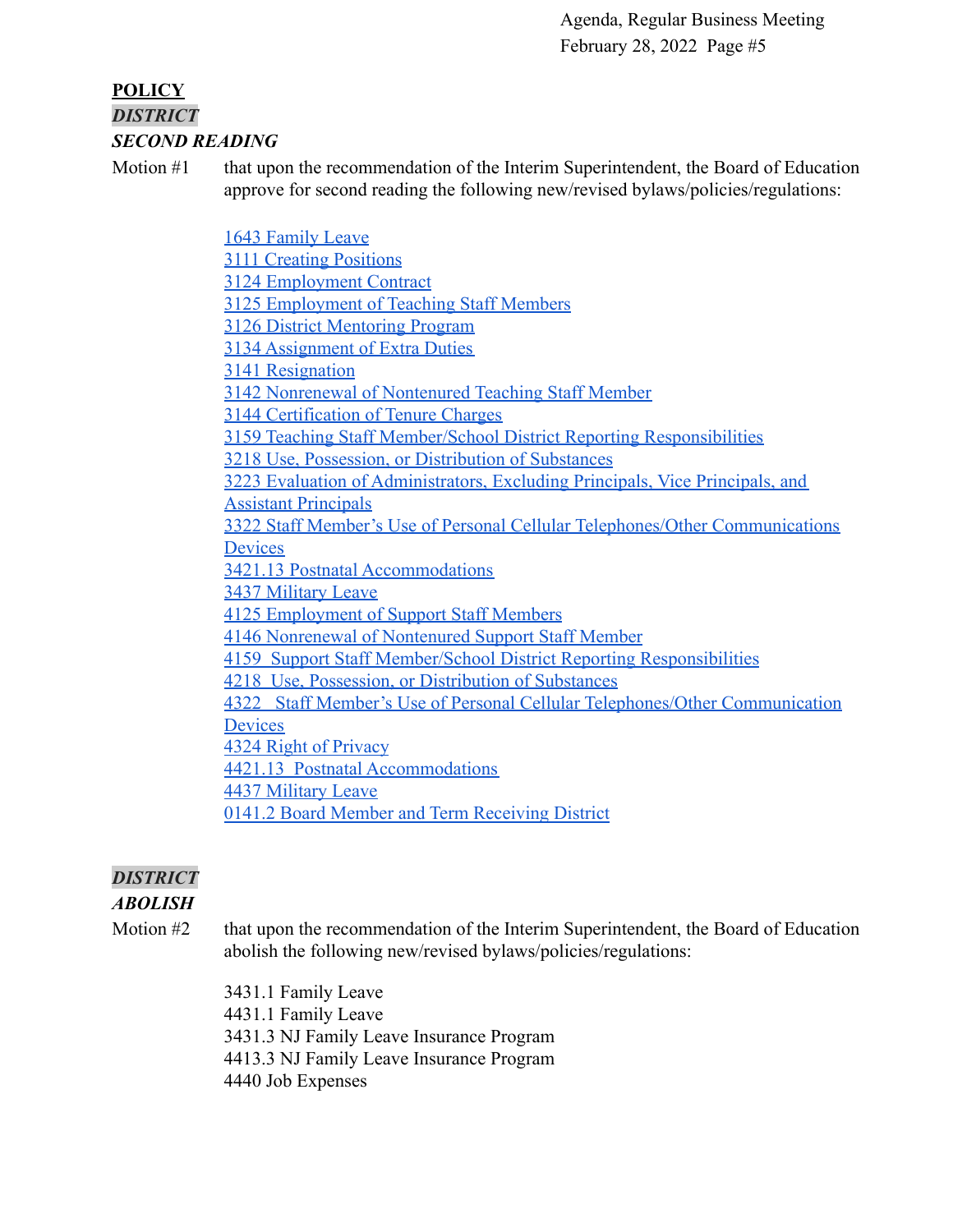# *DISTRICT FIRST READING*

Motion #3 that upon the recommendation of the Interim Superintendent, the Board of Education approve for first reading the following new/revised bylaws/policies/regulations:

> [0146 Board Member Authority](https://drive.google.com/file/d/14BRwRgvT29NLzMLcOiUURXwyqpKybDu1/view?usp=sharing) [0169.02 Board Member Use of Social Networks](https://drive.google.com/file/d/1dPnhYH5XKOgB3w0Asii7QdiWYZlwHQ4X/view?usp=sharing) [1220 Employment of CSA](https://drive.google.com/file/d/1Aw_xKDM7Gjqlu28pyARsVuxuTkSqaIv_/view?usp=sharing) [1240 Evaluation of Superintendent](https://drive.google.com/file/d/1S8dxQ0f9fT2E595oBmfJ6EMWv0mcvobI/view?usp=sharing) [1310 Employment of School Bus. Admin](https://drive.google.com/file/d/1pGvOKIfwpvJtsbseAbMhdheBHeHMSbc4/view?usp=sharing) [1613 Disclosure and Review of Applicant's Employment History](https://drive.google.com/file/d/18SiGV7AuWBE0l6v8PxdQBfH2op4pynl7/view?usp=sharing) [1642 Earned Sick Leave Law](https://drive.google.com/file/d/1UUEnbeVnZ9mgfPmhkrxqYqr9THpv-UxO/view?usp=sharing) [3233 Political activities](https://drive.google.com/file/d/1IsjzWTNP5L_Dlf98UJbuPOIlNoZ5oF4N/view?usp=sharing) [2622 Student Assessment](https://drive.google.com/file/d/1_7bc43jEK_Ja1zwGqcaAEcmfLMoHp9e0/view?usp=sharing) [8465 Bias and Bias Related Acts](https://drive.google.com/file/d/1bcWaiZ3uF04GHfj1yjFcPzAGxg6MGVz_/view?usp=sharing)

# *DISTRICT*

# *SCHOOL CALENDAR 2021-2022*

Motion  $#4$  that upon the recommendation of the Interim Superintendent, the Board of Education approve the revisions to the School Calendar for the 2021-2022 school year:

[2021-2022 School Calendar \(Revised\)](https://drive.google.com/file/d/1CbtKnf3AzmyqQg4zIXRl0hKmD7db4Qja/view?usp=sharingJFzfnuaNT2uQq5tKDS4Jg7X_xj/view?usp=sharingKOyy4tA9ruqR25i0F2ohE0Q_i/view?usp=sharingmylq5P2PEYJzoWGfFZBdBzgSvTj/view?usp=sharing)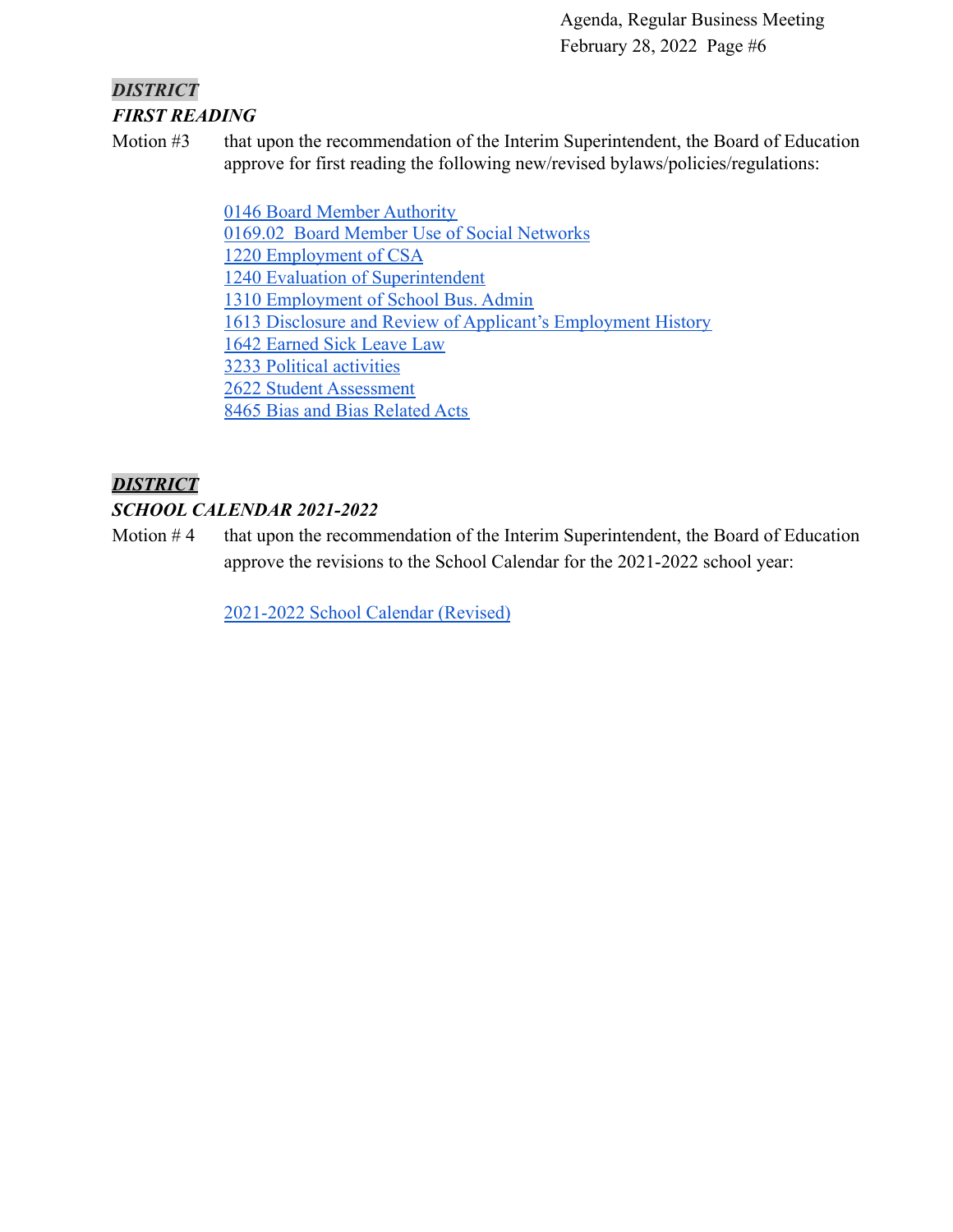# **EDUCATIONAL MATTERS**

#### *PK-8*

# *HARASSMENT, INTIMIDATION, AND BULLYING REPORT*

Motion #1 that, upon the recommendation of the Interim Superintendent, the Board of Education accept the Harassment, Intimidation, and Bullying report for the period ending, January 24, 2022.

# *DISTRICT*

# *MSD BILINGUAL THREE YEAR PLAN - 2021-2024*

Motion #2 that upon the recommendation of the Interim Superintendent and the Board Curriculum Committee, the Board of Education approve the MSD Bilingual Three Year Plan for 2021-2024.

# *DISTRICT*

# *FIELD TRIPS 2021-2022*

Motion #3 that, upon the recommendation of the Interim Superintendent, and the Board Curriculum Committee, the Board of Education approve the following field trips. ([See attached Educational folder](https://drive.google.com/file/d/1Kk5Oj55hhOghPmVOuwIBhEhKKICWjNNb/view?usp=sharing))

# *9-12*

# *OVERNIGHT FIELD TRIP 2021-2022*

Motion #4 that, upon the recommendation of the Interim Superintendent, and the Board Curriculum Committee, the Board of Education approve the following overnight field trip. ([See attached Educational folder\)](https://drive.google.com/file/d/1ujoRlC6jZzERVDdQkErySirrtybSE_9m/view?usp=sharing)

# *PK-8*

# *PROFESSIONAL DEVELOPMENT*

Motion #5 that upon the recommendation of the Interim Superintendent and the Board CurriculumCommittee, the Board of Education approves the following:

| Program:     | Professional Development                          |
|--------------|---------------------------------------------------|
| Description: | i-Ready Classroom Virtual Math PD                 |
|              | "Sowing the Seeds of Math", Curriculum Associates |
| Funding:     | Title II                                          |

# *9-12*

# *SEAL OF BILITERACY TEST ADMINISTRATION 2021-2022*

Motion #6 that, upon the recommendation of the Interim Superintendent, and the Board Curriculum Committee, the Board of Education approve teacher compensation for proctoring of required testing to determine student eligibility for NJ Seal of Biliteracy.

| Program:               | Seal of Biliteracy Program 2021-2022      |
|------------------------|-------------------------------------------|
| Description:           | Administer testing for Seal of Biliteracy |
| <b>Funding Source:</b> | Local funds                               |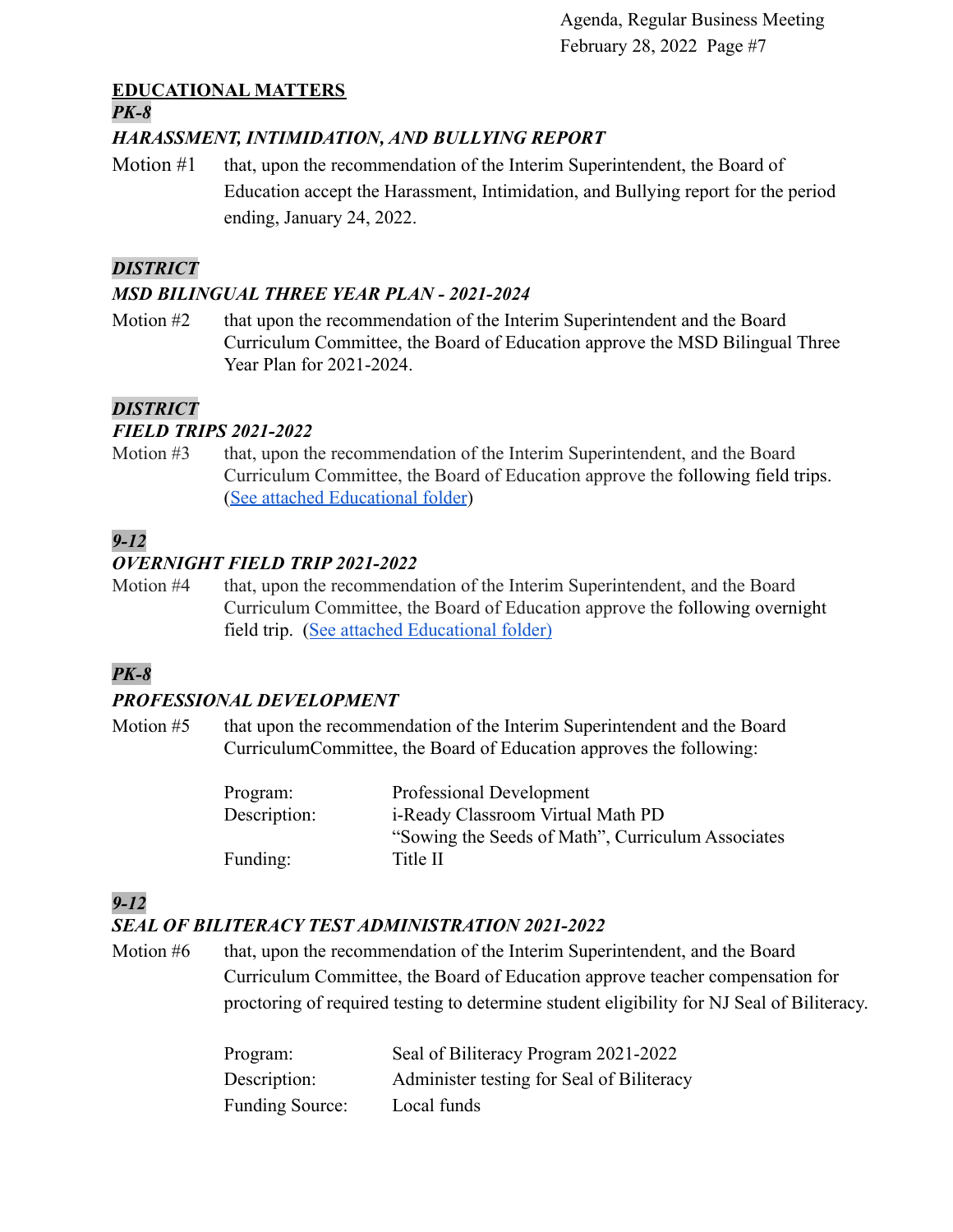### *PK-8 ISTATION BILINGUAL PROGRAM 2021-2022*

Motion #7 that, upon the recommendation of the Interim Superintendent, and the Board Curriculum Committee, the Board of Education approve the Istation Bilingual program.

# **EXPLANATION:**

The iStation Pilot Program for Bilingual students will transition to an extended pilot for the remainder of the 2021-2022 school year.

# *PK-12*

# *PK-12 SPECIAL EDUCATION EXTENDED SCHOOL YEAR*

Motion #8 that upon the recommendation of the Interim Superintendent and the Board Curriculum Committee, the Board of Education approves the following:

| Program:                           | PreK-12+ Special Education Extended School Year            |
|------------------------------------|------------------------------------------------------------|
| Description:                       | Provide IEP mandated extended school year services to      |
|                                    | students with disabilities.                                |
| Dates:                             | June 27 - July 29, 2022                                    |
| Projected Enrollment: 250 students |                                                            |
| Positions:                         | ESY coordinator, preschool site coordinator, special       |
|                                    | Education teachers, assistant behavioral specialists,      |
|                                    | teaching assistants, speech language specialists,          |
|                                    | occupational therapists, physical therapists, secretaries, |
|                                    | nurses.                                                    |
| Funding:                           | Local                                                      |

# *DISTRICT*

# *ESEA- Elementary and Secondary Education Act Grant 2021-2022 - AMENDMENT*

Motion #9 that upon the recommendation of the Interim Superintendent, the Board of Education approve the amendment to the ESEA- Elementary and Secondary Education Act Grant for the fiscal year 2021-2022.

# **EXPLANATION**

The amendment is reallocating Title I homeless funds based on current needs.

### *DISTRICT*

# *COMMUNITY SCHOOL - GREAT HORIZONS & ADULT SCHOOL 2021-2022 (revision)*

Motion #10 on recommendation of the Interim Superintendent, the Board of Education approve the following additional courses and instructors for the Spring 2022 semester of the Community School Great Horizons and Adult School programming. Fees paid from collected tuitions. ([See attached Educational](https://drive.google.com/file/d/1zLlQcLeEdM9A6UstRUB81QM2VaAPvSbr/view?usp=sharing) folder)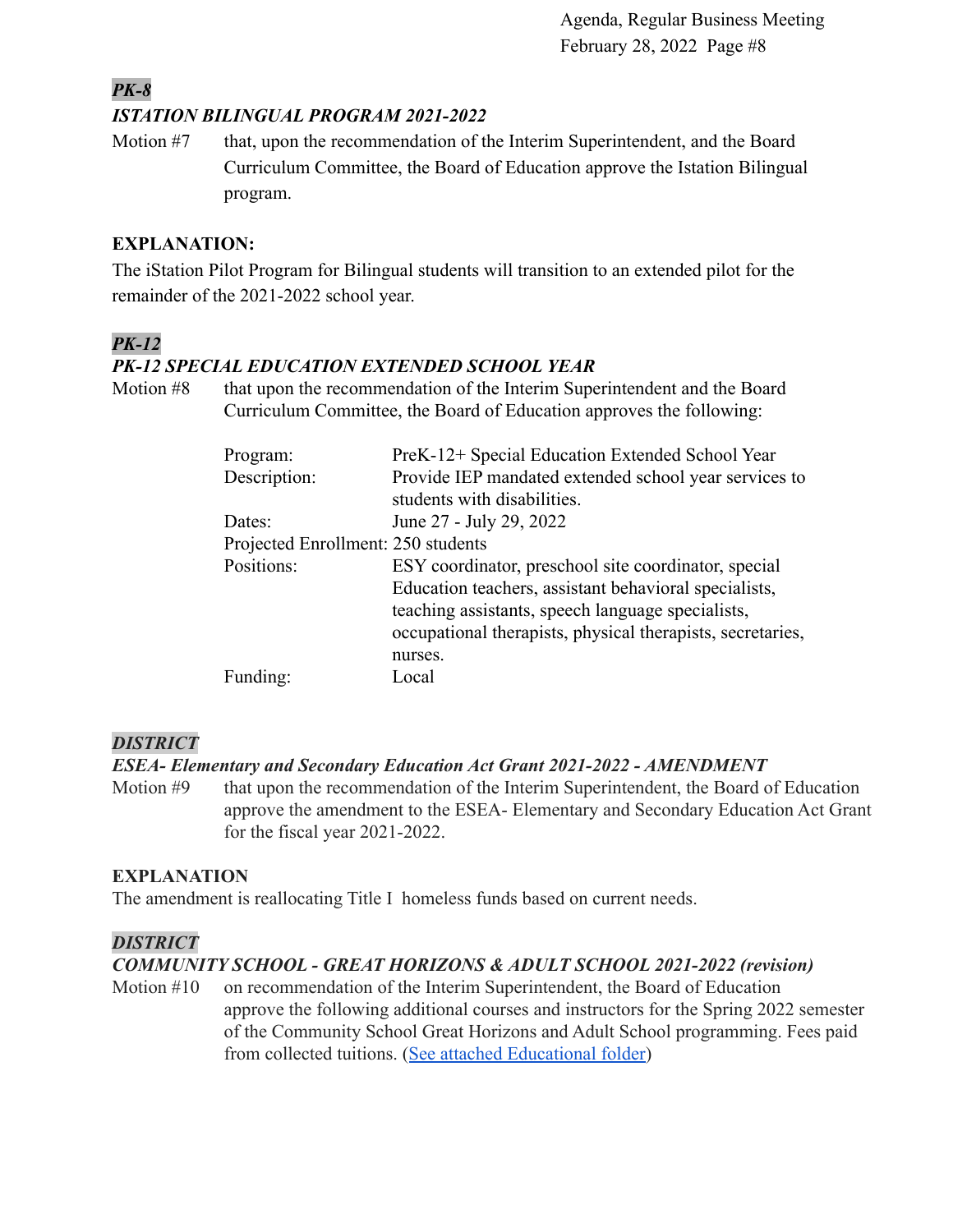# **PUPIL SERVICES** *DISTRICT*

#### *OUT OF DISTRICT ROSTER*

Motion #1 that, upon the recommendation of the Interim Superintendent, the Board of Education approve placements and instructional services for students with disabilities, including those received by the district and those attending schools for which tuition is charged, for the month of February as noted in the detailed listing maintained on file in the Board Secretary's office.

### **EXPLANATION**

Students with IEPs whose needs cannot be met in the programs that exist within the district are placed in outside private and public schools approved by the New Jersey Department of Education for students with disabilities. Attendance is monitored monthly in order to ensure students are enrolled as agreed and the state-mandated contract with each school states that two weeks' notice is required for removal of a student. Case managers make at least two visits per school year for each student enrolled in one of these schools, including one visit that involves the convening of an IEP Team to complete an annual review of the student's IEP. In order to preserve confidentiality, all students are identified only by their local and/or state identification numbers in any listing that is maintained outside the Office of Pupil Services.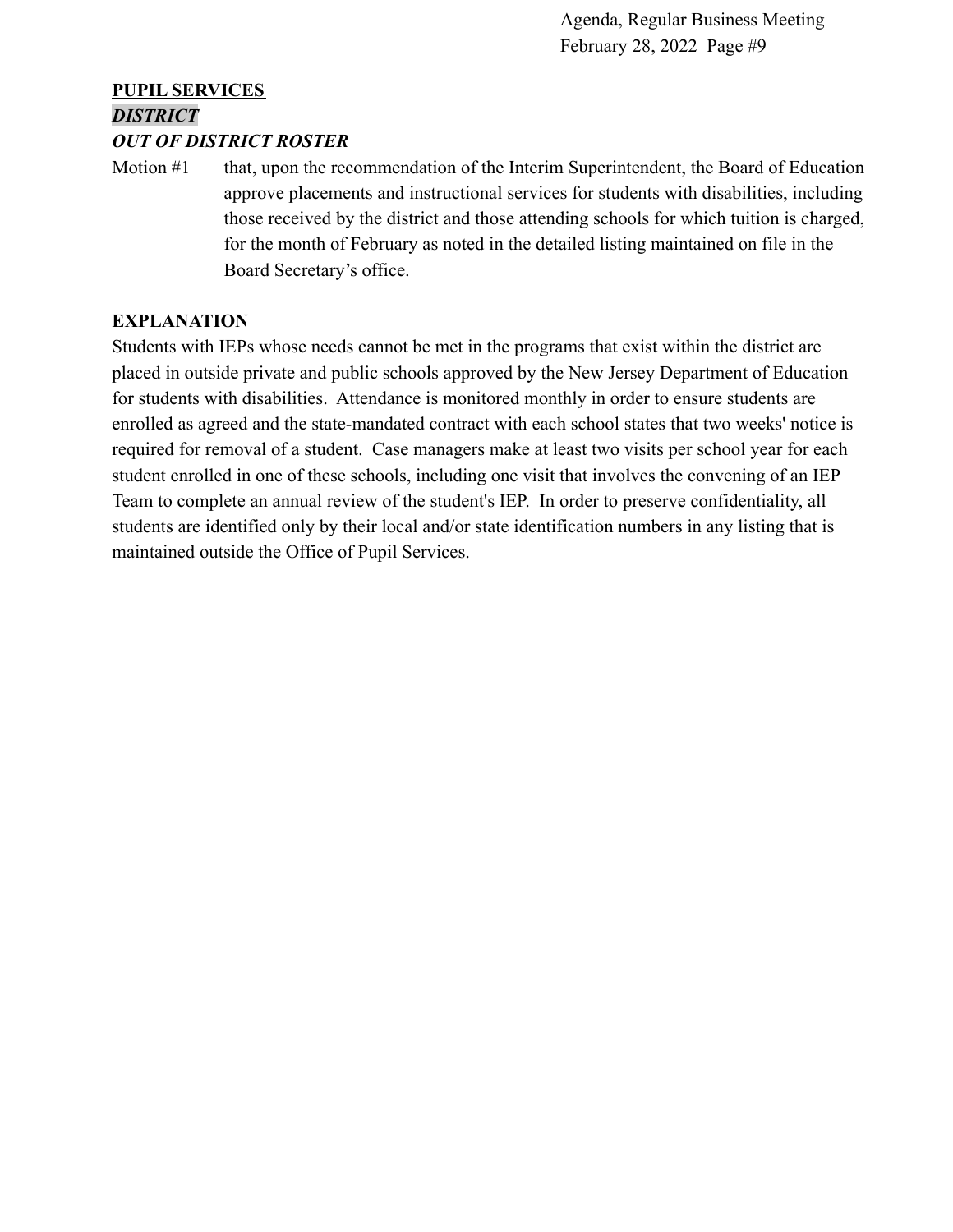#### **HUMAN RESOURCES**

#### *ABOLISH POSITION(S) 2021-2022*

Motion #1 that, upon the recommendation of the Interim Superintendent, the Board of Education establish the following position(s) for the 2021-2022 school year:

# *PK-8*

 $\triangleright$  (1) 1.0 Teacher Assistant (Special Education), FMS (eff. 02/11/22)

# *DISTRICT*

 $\geq$  (1) 1.0 Director of Technology (Instructional) (eff. 02/26/22)

# *ESTABLISH POSITION(S) 2021-2022*

Motion #2 that, upon the recommendation of the Interim Superintendent, the Board of Education establish the following position(s) for the 2021-2022 school year:

| PK-8       |     |                          |
|------------|-----|--------------------------|
| $\geq (1)$ | 1.0 | ABS, HC (eff. 09/01/21)  |
| $\geq (1)$ | 1.0 | ABS, LLC (eff. 12/14/21) |
| $\geq (1)$ | 1.0 | ABS, LLC (eff. 02/01/22) |
| $\geq (1)$ | 1.0 | ABS, TJ                  |
|            |     |                          |

# *DISTRICT*

- $\triangleright$  (1) 1.0 Mechanic, Transportation (eff. 02/02/22)
- $\geq$  (1) 1.0 School Social Worker Mental Health (eff. 07/01/22)
- $\geq$  (1) 1.0 Supervisor of Technology Integration (eff. 03/01/22)

### *RESIGNATION(S)/TERMINATION(S)/RETIREMENT(S) 2021-2022*

Motion #3 that, upon the recommendation of the Interim Superintendent, the Board of Education approve the resignation(s), termination(s) and/or retirement(s) of the following staff according to the effective date and reason shown:

| $PK-8$                   |                                |
|--------------------------|--------------------------------|
| Employee #5706           | January 28, 2022<br>Terminated |
| Ajxup, Ericka            | February 5, 2022               |
| 1.0 Custodian, FMS       | Resigned                       |
| Alicea-Romano, Deborah   | February 7, 2022               |
| 0.5 Clerk, NP            | Resigned                       |
| Carolan, Nicole          | March 28, 2022                 |
| 1.0 PreK, LLC            | Resigned                       |
| Glenn, Paul              | May 1, 2022                    |
| 1.0 Phys. Ed./Health, NP | Retired                        |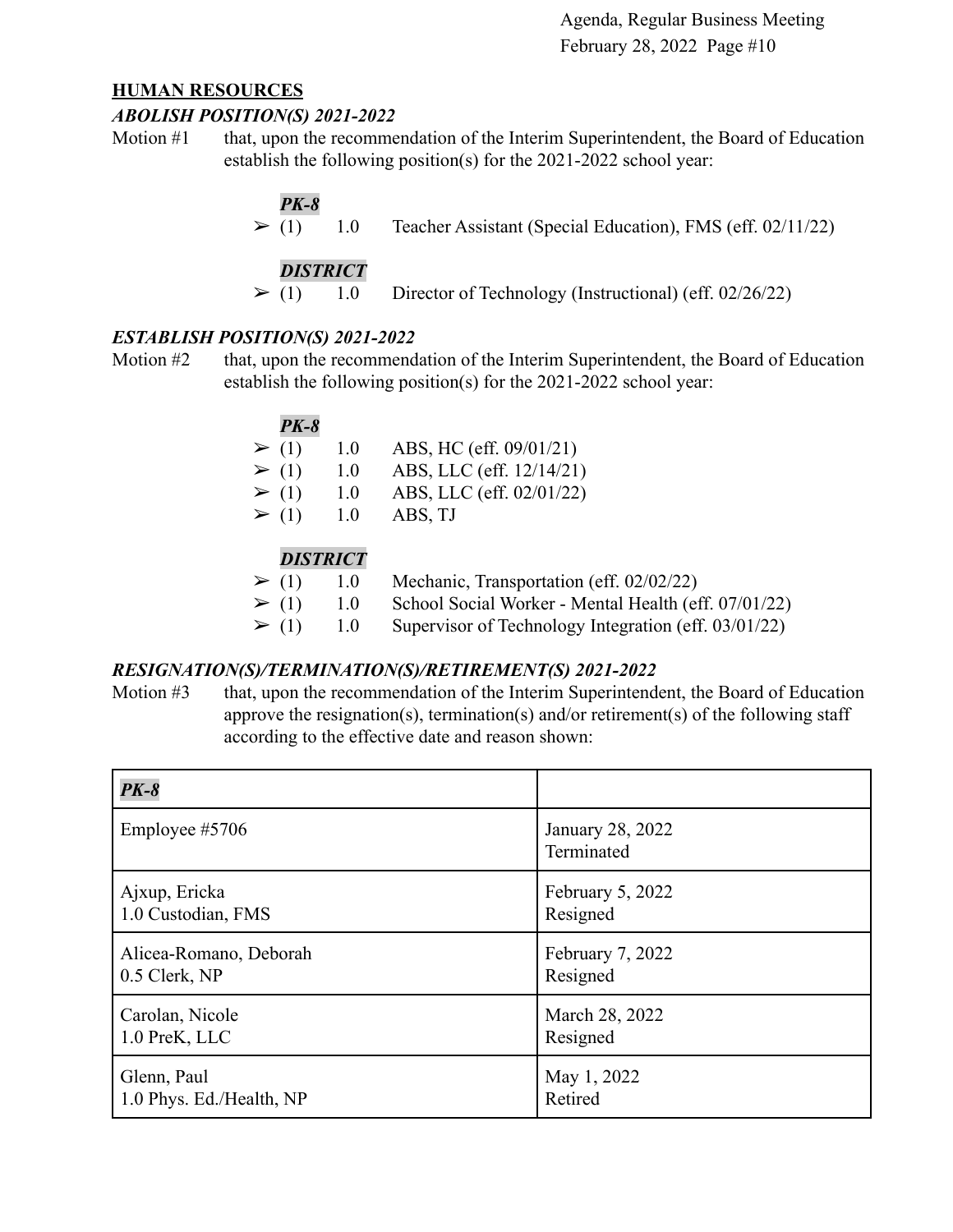| Levato, Teresita<br>1.0 Class III Secretary (Attendance-10 months), FMS        | February 24, 2022<br>Resigned                  |
|--------------------------------------------------------------------------------|------------------------------------------------|
| <b>DISTRICT</b>                                                                |                                                |
| Denny-Williams, Tracey<br>1.0 Bus Aide, TRANS                                  | February 1, 2022<br>Resigned<br>(Revised date) |
| Ferraro, Frank<br>1.0 Bus Driver, TRANS                                        | April 1, 2022<br>Retired                       |
| van Frank, Jennifer<br>1.0 Communications & Community Relations<br>Coordinator | March 18, 2022<br>Resigned                     |

### *RESIGNATION(S)/TERMINATION(S)/RETIREMENT(S) 2022-2023*

Motion #4 that, upon the recommendation of the Interim Superintendent, the Board of Education approve the resignation(s), termination(s) and/or retirement(s) of the following staff according to the effective date and reason shown:

| $PK-8$                       |              |
|------------------------------|--------------|
| Black, Adene                 | July 1, 2022 |
| $1.0$ Grade K/1, NP          | Retired      |
| Cabezas, Patricia            | July 1, 2022 |
| 1.0 Bilingual Elementary, AH | Retired      |
| Scalera, Mary Lou            | July 1, 2022 |
| 1.0 Grade K, AV              | Retired      |
| $9 - 12$                     |              |
| Bodnarchuk, John             | July 1, 2022 |
| 1.0 Phys Ed/Health, MHS      | Retired      |
| Laudadio, Cynthia            | July 1, 2022 |
| 1.0 Language Arts, MHS       | Retired      |

# *APPOINTMENT(S) 2021-2022 \*/\*\**

Motion #5 that, upon the recommendation of the Interim Superintendent, the Board of Education approve the appointment of the following to the position/s stated at the annual salary rates and effective date/s shown, and further that the Board of Education approve the submission to the County Superintendent applications for emergency hiring, pending approval of all Human Resource documents and/or requirements and each applicant's attestation that s/he has not been convicted of any disqualifying crime pursuant to the provisions of N.J.S.A. 18a6-7.1 et seq.; 18:39-17 et seq.; 18A:6-4.13 et seq.: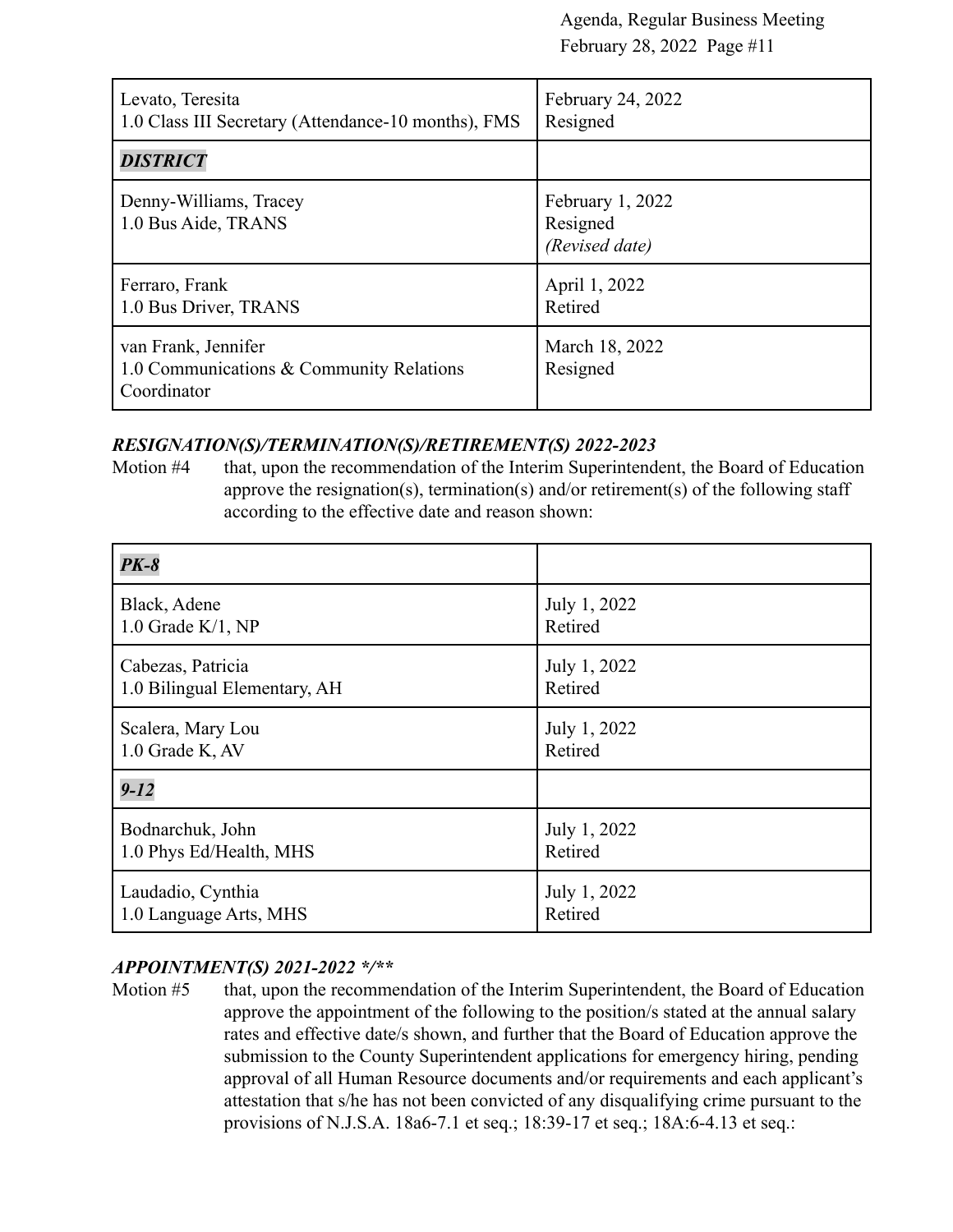|                                                               |                                                        |                    | In Place of:                   |
|---------------------------------------------------------------|--------------------------------------------------------|--------------------|--------------------------------|
| <b>PK-8</b>                                                   |                                                        |                    |                                |
| Contreras DeLeon, Marla<br>0.5 Teacher Assistant, HC          | \$12,643<br>Col. B, Step 1                             | 09/20/21-06/30/22  | Granato, C.<br>Reassigned      |
| DoAmaral Sousa Pintinha, Isaura<br>0.5 Teacher Assistant, LLC | \$12,806<br>Col B, Step 2                              | 02/07/22-06/30/22  | Gomez, K.<br>Reassigned        |
| Echevarria, Suzanne<br>1.0 Phys Ed/Health, NP                 | \$57,502<br>BA, Step 5                                 | 09/01/21-06/30/22  | Glenn, P.<br>Leave Replacement |
| Fielding, Sydney<br>1.0 Teacher Assistant, LLC                | \$25,612<br>Col. B, Step 2                             | 02/28/22-06/30/22  | Rivers, D.<br>Reassigned       |
| $9 - 12$                                                      |                                                        |                    |                                |
| Novak, Zachary<br>1.0 School Athletic Trainer, MHS            | \$60,372<br>MA, Step 2                                 | <b>TBD</b>         | Nicholson, D.<br>Resigned      |
| <b>DISTRICT</b>                                               |                                                        |                    |                                |
| DeChiaro, Amanda<br>1.0 Bus Driver, TRANS                     | \$32,400<br>$(\$30/hr, 6 hrs/day,$<br>180 days/year)   | 03/01/22-06/30/22  | Est. 07/20/20                  |
| Figueroa, Domingo<br>1.0 Bus Driver, TRANS                    | \$32,400<br>(\$30/hr, 6 hrs/day,<br>180 days/year)     | 04/01/22-06/360/22 | Ferraro, F.<br>Retired         |
| Galeas Montoya, Betty ®<br>0.5 Bus Aide, TRANS                | \$6,750<br>\$15/hr., 2.5<br>hrs/day, 180<br>days/year) | 02/28/22-06/30/22  | Est. 07/20/20                  |
| Guifarro, Sandra<br>1.0 Bus Aide, TRANS                       | \$13,500<br>\$15/hr.5<br>hrs/day, 180<br>days/year)    | 03/07/22-06/30/22  | Est. 07/20/20                  |
| Hightower, Jacoby<br>1.0 Bus Driver, TRANS                    | \$32,400<br>$(\$30/hr, 6 hrs/day,$<br>180 days/year)   | 02/28/22-06/30/22  | Est. 07/20/20                  |
| Hill, Nicole ®<br>1.0 Mechanic, TRANS                         | \$52,500                                               | 02/02/22-06/30/22  | Est. 02/28/22                  |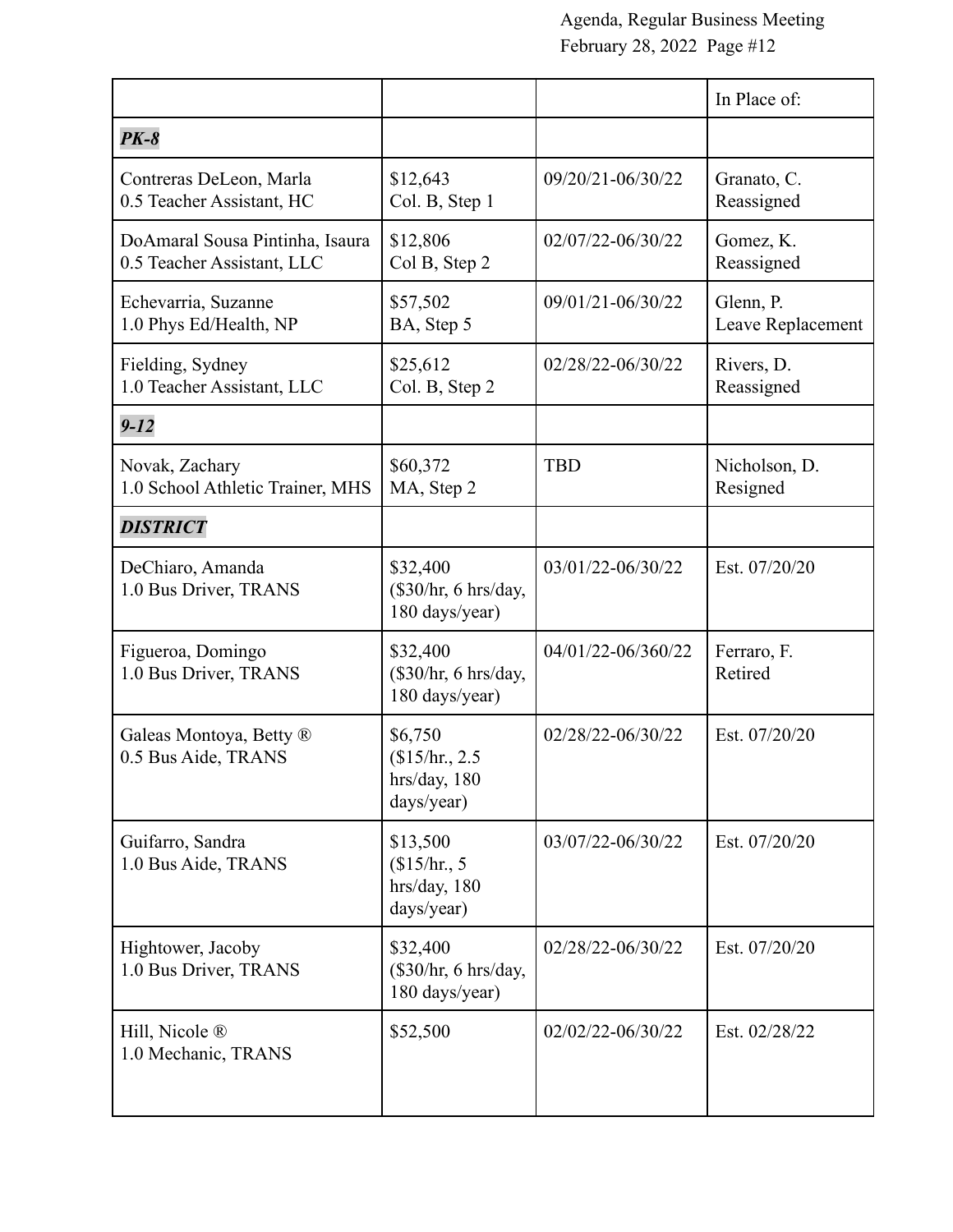| Pisciotto, Anna ®<br>0.5 Bus Aide, TRANS  | \$6,750<br>\$15/hr, 2.5<br>hrs/day, 180<br>days/year) | 02/24/22-06/30/22 | Est. $07/20/20$           |
|-------------------------------------------|-------------------------------------------------------|-------------------|---------------------------|
| Williams, Regina ®<br>1.0 Bus Aide, TRANS | \$13,500<br>\$15/hr, 5 hrs/day,<br>180 days/year)     | 02/28/22-06/30/22 | Est. 07/20/20             |
| Ziegler, Jessica<br>1.0 LDTC, PS          | \$61,112<br>BA, Step 8                                | 03/14/22-06/30/22 | Voswinkel, A.<br>Resigned |

- \* Pending probationary period<br>\*\* Pending completion of paper
- Pending completion of paperwork

# *LEAVE(S) OF ABSENCE 2021-2022*

Motion #6 that, upon the recommendation of the Interim Superintendent, the Board of Education approve a leave of absence to the following staff members under the conditions stated and effective dates shown:

| $PK-8$                                  |                                                                                                             |                                                              |
|-----------------------------------------|-------------------------------------------------------------------------------------------------------------|--------------------------------------------------------------|
| Brown, Mara<br>1.0 Math, FMS            | 02/14/22-04/08/22<br>04/18/22-06/22/22<br>09/01/22-09/16/22<br>09/19/22-12/09/22                            | Maternity <sup>*</sup><br>NJFLA **<br>NJFLA **<br>$FMLA$ **  |
| Escobar Nunez, Libia<br>$1.0$ ABS, LLC  | 02/28/22-06/30/22<br>(Intermittent)                                                                         | NJFLA **                                                     |
| Glueck, Evelyn<br>1.0 School Nurse, FMS | 12/06/21-02/18/22<br>(Revised dates)                                                                        | NJFLA **                                                     |
| Jimenez, Elizabeth<br>1.0 Spanish, FMS  | 02/22/22-02/25/22                                                                                           | Military ***                                                 |
| Levine, Lara<br>1.0 Art, AV             | 01/04/22-03/02/22<br>$03/03/22 - 06/01/22$<br>06/02/22-06/22/22<br>$09/01/22 - 11/03/22$<br>(Revised dates) | Maternity <sup>*</sup><br>NJFLA **<br>$FMLA$ **<br>$FMLA$ ** |
| Majestic, William<br>1.0 Science, FMS   | 03/03/22-06/22/22                                                                                           | NJFLA (Intermittent) **                                      |
| Sluhocki, Samantha<br>1.0 Phys Ed, FMS  | $4/18/22 - 5/4/22$<br>$5/5/22 - 6/22/22$                                                                    | Maternity <sup>*</sup><br>Personal **                        |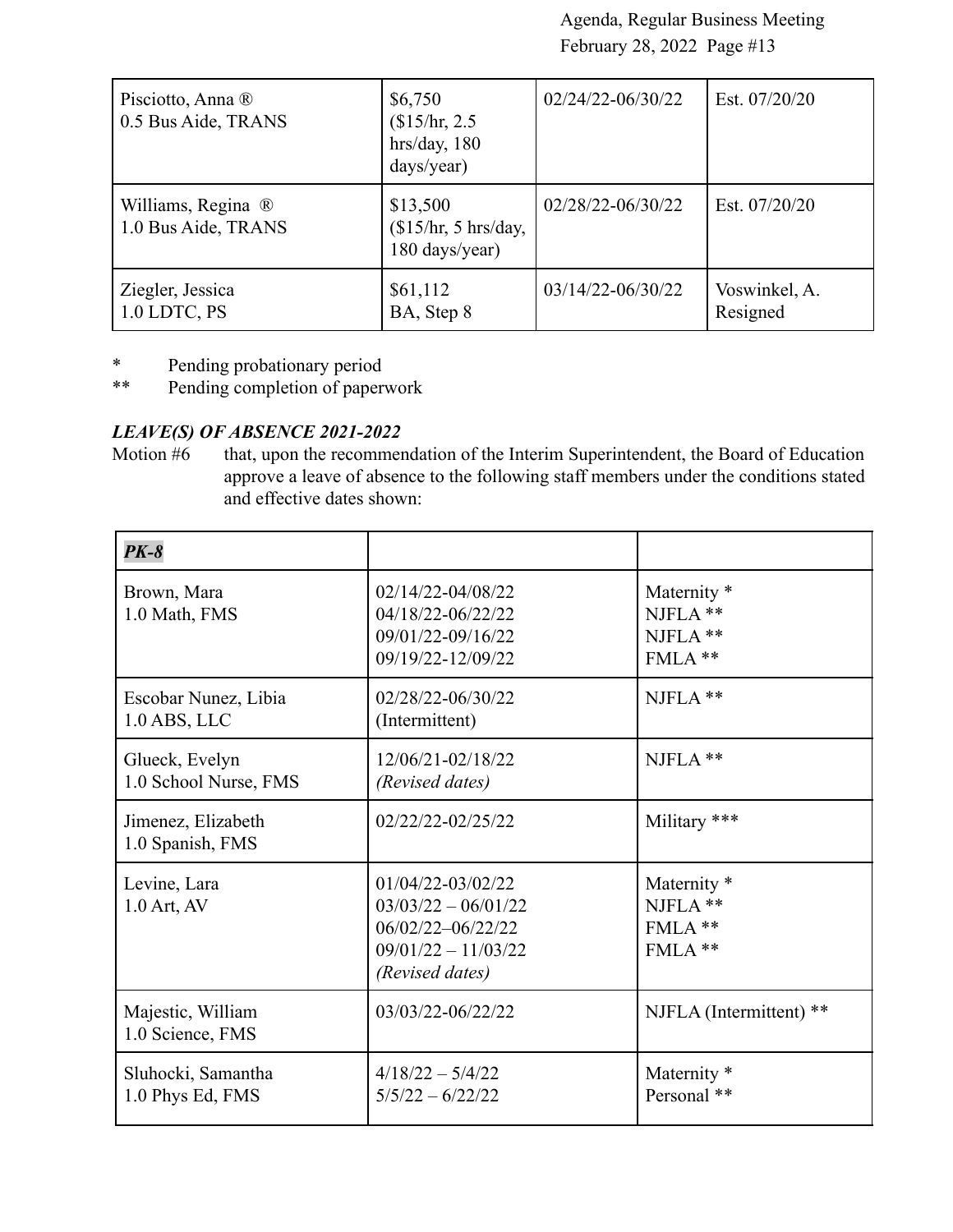| $9 - 12$                                    |                                                                                                                     |                                                                      |
|---------------------------------------------|---------------------------------------------------------------------------------------------------------------------|----------------------------------------------------------------------|
| Employee $\#0268$                           | 01/28/22                                                                                                            | Admin. Leave ***                                                     |
| Disch, Kaithlynn<br>1.0 Social Studies, MHS | 06/10/22-6/22/22<br>09/01/22-11/23/22<br>11/24/22-02/22/23                                                          | Maternity <sup>*</sup><br>NJFLA **<br>FMLA**                         |
| Makar, Youstina<br>1.0 French, MHS          | 09/01/22-11/23/22                                                                                                   | NJFLA **                                                             |
| Tufaro, Thomas<br>1.0 LDTC, PS              | 02/14/22-06/30/22                                                                                                   | NJFLA (Intermittent) **                                              |
| <b>DISTRICT</b>                             |                                                                                                                     |                                                                      |
| Plate, Kelly<br>1.0 Speech Therapist, PS    | $05/05/22 - 06/22/22$<br>$09/01/22 - 11/23/22$<br>$11/24/22 - 02/23/23$<br>$02/24/23 - 06/30/23$<br>(Revised dates) | Maternity <sup>*</sup><br>NJFLA **<br>$FMLA$ **<br>Childrearing **** |
| Employee #6498                              | 02/24/22-TBD                                                                                                        | Administrative ***                                                   |

- \* Accumulated sick leave may be used up to a period of eight weeks (four weeks before and four weeks after the birth of the baby) – with pay/with benefits.
- \*\* Without pay/with benefits
- \*\*\* With pay/with benefits
- \*\*\*\* Without pay/without benefits

# *TRANSFER(S), CHANGE(S) OF ASSIGNMENT, TITLE AND OR/ SALARY 2021-2022*

Motion #7 that, upon the recommendation of the Interim Superintendent, the Board of Education approve the change(s) of assignment and/or salary for the following certified staff:

| Employee           | Former<br>Assignment | <b>New</b><br>Assignment                                                          | Effective | Salary                              | In Place of:           |
|--------------------|----------------------|-----------------------------------------------------------------------------------|-----------|-------------------------------------|------------------------|
| $PK-8$             |                      |                                                                                   |           |                                     |                        |
| Johnson,<br>Andrea | $0.5$ Clerk,<br>AH   | 1.0 Class III<br>Secretary<br>$(197 \text{ days} -$<br>Attendance),<br><b>FMS</b> | 03/02/22  | \$34,946 (.86 Class III,<br>Step 2) | Levato, T.<br>Resigned |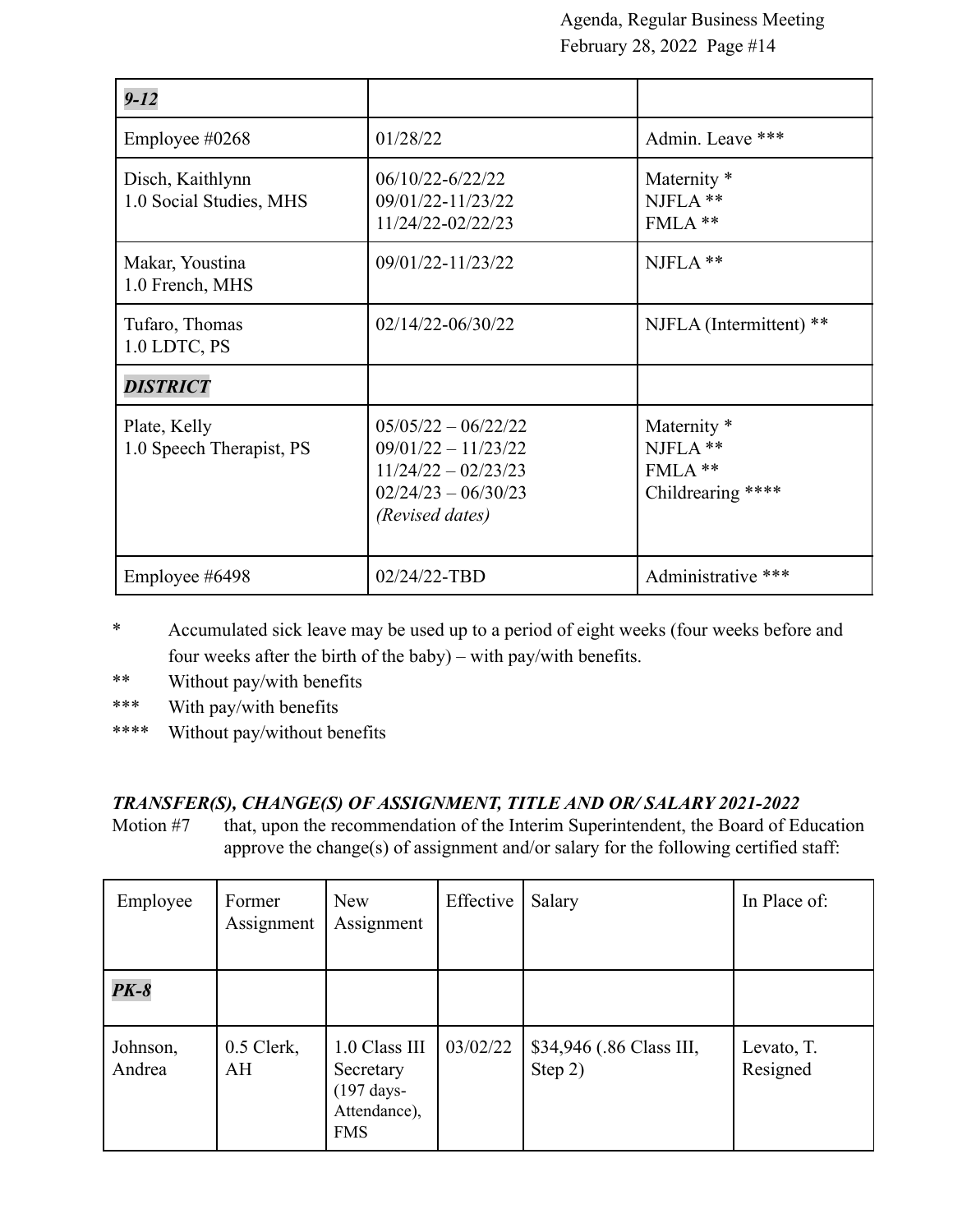| Salako,<br>Olajuwon             | 1.0 TA,<br><b>FMS</b>                     | $1.0$ ABS,<br><b>HC</b>                                     | 02/14/22 | N/A                                                                              | Handel, M.<br>Reassigned |
|---------------------------------|-------------------------------------------|-------------------------------------------------------------|----------|----------------------------------------------------------------------------------|--------------------------|
| $9 - 12$                        |                                           |                                                             |          |                                                                                  |                          |
| Bedoya,<br>Ingris               | 1.0 Class III<br>Secretary,<br><b>MHS</b> | 1.0 Class V<br>Secretary,<br><b>MHS</b>                     | 02/22/22 | \$53,395 (Step 8 \$53,020)<br>375 Longevity)<br>$^{+}$                           | Bedoya, E.<br>Reassigned |
| Windt, Paula                    | $1.0$ Spec.<br>Ed. Teacher<br>Asst., MHS  | 1.0 ISCA,<br><b>MHS</b>                                     | 09/01/21 | \$39,500 (Col B, Step 22)<br>\$1,000 ISCA<br>$^{+}$<br>\$925 Longevity<br>$^{+}$ | N/A                      |
| <b>DISTRICT</b>                 |                                           |                                                             |          |                                                                                  |                          |
| Bedoya<br>Jaramillo,<br>Edilson | 1.0 Class V<br>Secretary,<br><b>MHS</b>   | 1.0 District<br>Registrar,<br>CO                            | 02/22/22 | \$65,000                                                                         | Walker, C.<br>Reassigned |
| Gibson,<br>Phyllis              | $1.0$ Bus<br>Aide, Trans.                 | N/A                                                         | 03/01/22 | \$14,328 (\$15.92 per hour,<br>5 hours per day, 180 days<br>per year)            | N/A                      |
| Masi,<br>Christine              | 1.0 ECS,<br><b>FMS</b>                    | 1.0<br>Supervisor<br>of<br>Technology<br>Integration,<br>CO | 03/01/22 | \$122,000                                                                        | Hartman, E.<br>Resigned  |

# *PK-8*

# *RESCIND MOTION – CHANGE(S) OF ASSIGNMENT, HOURS/ SALARY 2021-2022*

Motion #8 that, upon the recommendation of the Interim Superintendent, the Board of Education Rescind the approval for the following support staff due to recall.

#### *CHANGE(S) OF ASSIGNMENT, HOURS/ SALARY 2021-2022*

Motion #6 that, upon the recommendation of the Superintendent, the Board of Education approve the change(s) of hours/salary for the following certified staff:

| Last   | First   | Former<br>Assignment | Assignment    | <b>Eff.</b> Date | 21-22<br><b>Hours</b><br>Daily | $21 - 22$<br>Hourly<br>Wage | <b>21-22 Base</b><br>Salary | Long | <b>21-22 Total</b><br><b>Salary</b> |
|--------|---------|----------------------|---------------|------------------|--------------------------------|-----------------------------|-----------------------------|------|-------------------------------------|
|        |         |                      |               |                  |                                |                             | \$25,286                    |      |                                     |
|        |         |                      | 1.0 Teacher   |                  |                                |                             | Col B, Step                 |      |                                     |
| Angulo | Yamilet | 0.5 Clerk, AV        | Assistant, AV | 09/01/21         | N/A                            | N/A                         |                             | N/A  | \$25,286                            |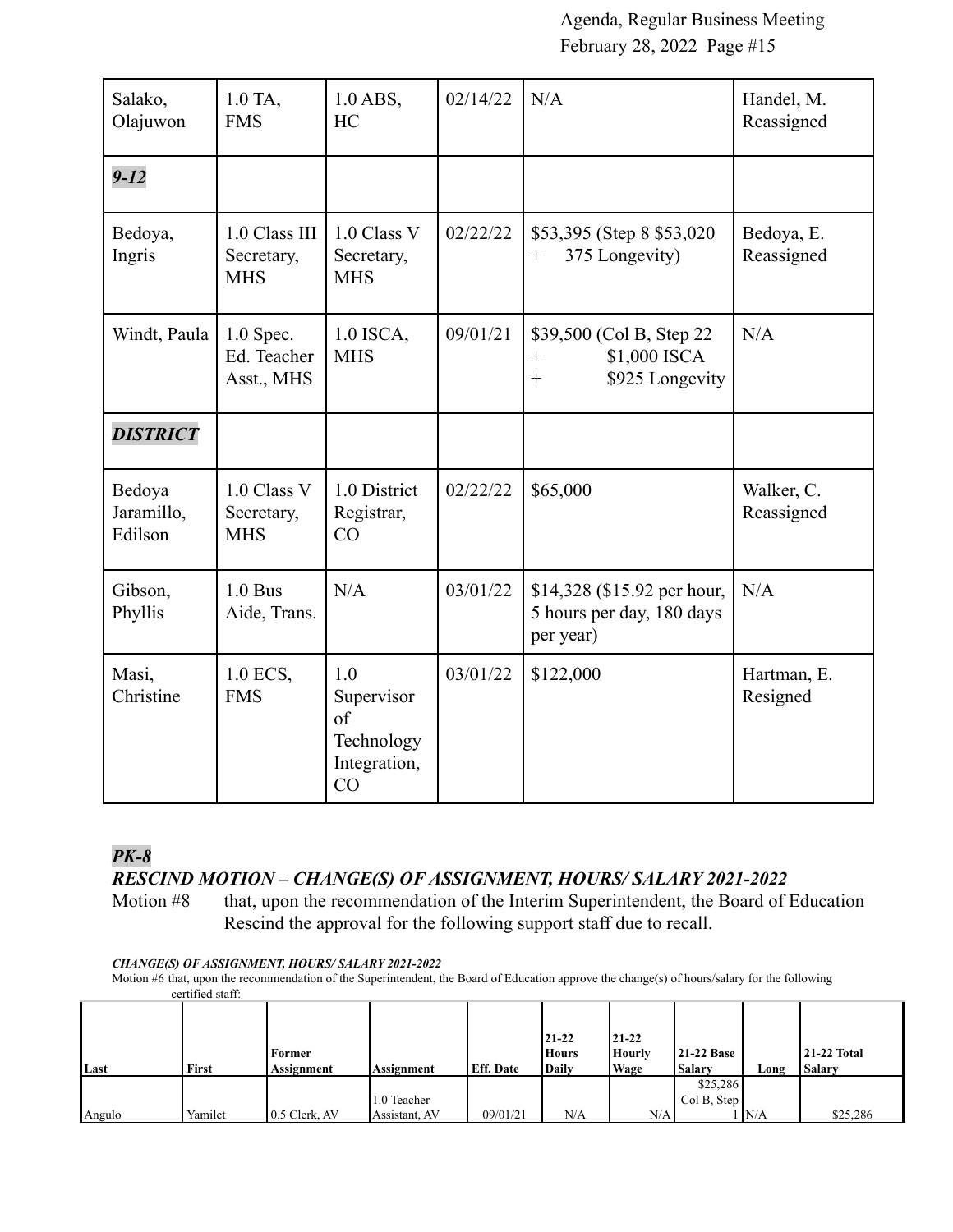### *DISTRICT SUBSTITUTE APPOINTMENTS 2021-2022*

Motion #9 that, upon the recommendation of the Interim Superintendent, the Board of Education approve the following name(s) be added to the list of substitutes, and approve all Morris School District Substitute Teachers to also provide service as Teacher Assistant, ABS, and Lunchroom Playground Aide **(revisions in bold)** as assigned for the 2021-2022 school year, and further that the Board of Education approve submission to the County Superintendent application for emergency hiring and each applicant's attestation that s/he has not been convicted of any disqualifying crime pursuant to the provisions of N.J.S.A 18A:6-7.1 et seq., 18A:6-4.13 et seq.:

# **Substitute Teacher**:

Alverson, Karl Dyer, Nicole (eff. 2/3/2022) Hoffman, Allison (1/25/22) (assigned classroom at NP only) Hollenbeck, Kelly (2/2/22) (assigned classroom at NP only) Kanouse, Jennifer (eff. 2/8/22) Knors, Laura (eff.2/25/22) Peacock, Charles (eff. 2/17/22) Rispoli, Toniana (eff. 2/2/22) Rotella, Julianne (1/25/22) Rios, Armando (eff. 2/3/22) Ur, Kristi (eff. 02/23/22)

# **Substitute Bus Driver:**

Cifuentes, Yulieth

# **Substitute Bus Aide**:

Cifuentes, Yulieth (1/28/22) Luna Ordonez, Wendy (eff. 2/14/22) Ramirez, Luz (eff.2/8/2022)

# **Secretary:**

Alicea Romano, Deborah Hovis, Holly (eff. 2/3/22)

# **Athletic Volunteer:**

Lorenz, Sean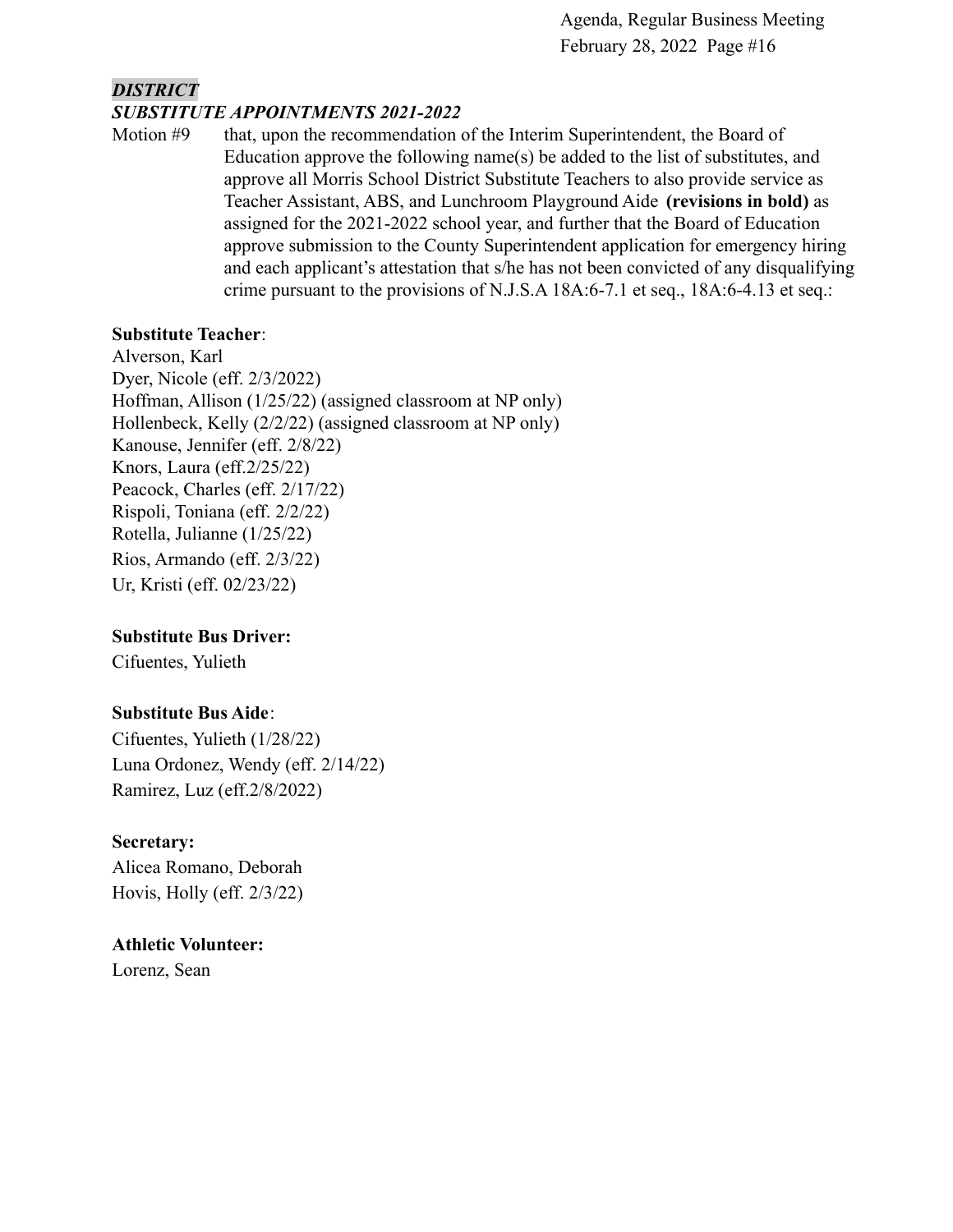#### *DISTRICT JOB DESCRIPTION(S) 2021-2022*

- Motion #10 that, upon the recommendation of the Interim Superintendent, the Board of Education approve the following job descriptions:
	- ➢ [Division of Vocational Rehabilitation Services/Pre-Employment Transition](https://drive.google.com/file/d/1C1v4GTrC1-gxojKMzZujcdE0cOuJN_YU/view?usp=sharing) [Services Coordinator \(DVRS/Pre-ETS Coordinator\) - Title Change previously](https://drive.google.com/file/d/1C1v4GTrC1-gxojKMzZujcdE0cOuJN_YU/view?usp=sharing) [ENABLE](https://drive.google.com/file/d/1C1v4GTrC1-gxojKMzZujcdE0cOuJN_YU/view?usp=sharing)
	- ➢ [School Social Worker Mental Health](https://drive.google.com/file/d/1VH2Ij3iO0AUxIu5CGgGmJfFPHPMvGc7a/view?usp=sharing)
	- $\triangleright$  [Supervisor of Technology \(Instructional\) \(eff. 03/01/22\)](https://drive.google.com/file/d/1iykyFPcQkuuoPmce3gdvdssLLUCl_ddN/view?usp=sharing)

# *EXTRA PAY 2021-2022*

Motion #11 that, upon the recommendation of the Interim Superintendent, the Board of Education approve the following extra-pay positions for the 2021-2022 school year:

| <b>MORRISTOWN HIGH SCHOOL ATHLETICS</b> |                     |                   |               |            |                               |
|-----------------------------------------|---------------------|-------------------|---------------|------------|-------------------------------|
| <b>POSITION</b>                         | <b>STAFF MEMBER</b> | <b>YR</b><br>EXP. | <b>SALARY</b> | <b>INC</b> | <b>TOTAL</b><br><b>SALARY</b> |
| $9 - 12$                                |                     |                   |               |            |                               |
| <b>ATHLETICS - MHS</b>                  |                     |                   |               |            |                               |
| <b>Baseball</b>                         |                     |                   |               |            |                               |
| <b>Baseball Assistant Coach</b>         | Sharpe, John        | 3                 | \$5,037       | <b>NG</b>  | \$5,037                       |
| Lacrosse                                |                     |                   |               |            |                               |
| <b>Lacrosse Assistant Coach</b>         | Yeager, Kevin       |                   | \$4,887       | <b>NG</b>  | \$4,887                       |
| Softball                                |                     |                   |               |            |                               |
| Softball Head Coach                     | Minerowicz, Carly   |                   | \$6,522       | <b>NG</b>  | \$6,522                       |
| <b>Volleyball</b>                       |                     |                   |               |            |                               |
| <b>Volleyball Assistant Coach</b>       | Catania, Gloria     |                   | \$4,887       | <b>NG</b>  | \$4,887                       |

| FRELINGHUYSEN MIDDLE SCHOOL ATHLETICS |                  |           |               |            |               |
|---------------------------------------|------------------|-----------|---------------|------------|---------------|
|                                       |                  |           |               |            | <b>TOTAL</b>  |
|                                       | <b>STAFF</b>     | <b>YR</b> |               |            | <b>SALARY</b> |
| <b>POSITION</b>                       | <b>MEMBER</b>    | EXP.      | <b>SALARY</b> | <b>INC</b> |               |
| $PK-8$                                |                  |           |               |            |               |
|                                       |                  |           |               |            |               |
| <b>ATHLETICS - FMS</b>                |                  |           |               |            |               |
| <b>Baseball</b>                       |                  |           |               |            |               |
| <b>Baseball Assistant Coach</b>       | Davis, Edgar     | 8         | \$2,064       | NG         | \$2,064       |
| <b>Lacrosse</b>                       |                  |           |               |            |               |
| Lacrosse Head Coach                   | DeVitto, Dominic |           | \$3,042       | NG         | \$3,042       |
| <b>Lacrosse Assistant Coach</b>       | Erb, Lauren      |           | \$1,673       | NG         | \$1,673       |
| <b>Softball</b>                       |                  |           |               |            |               |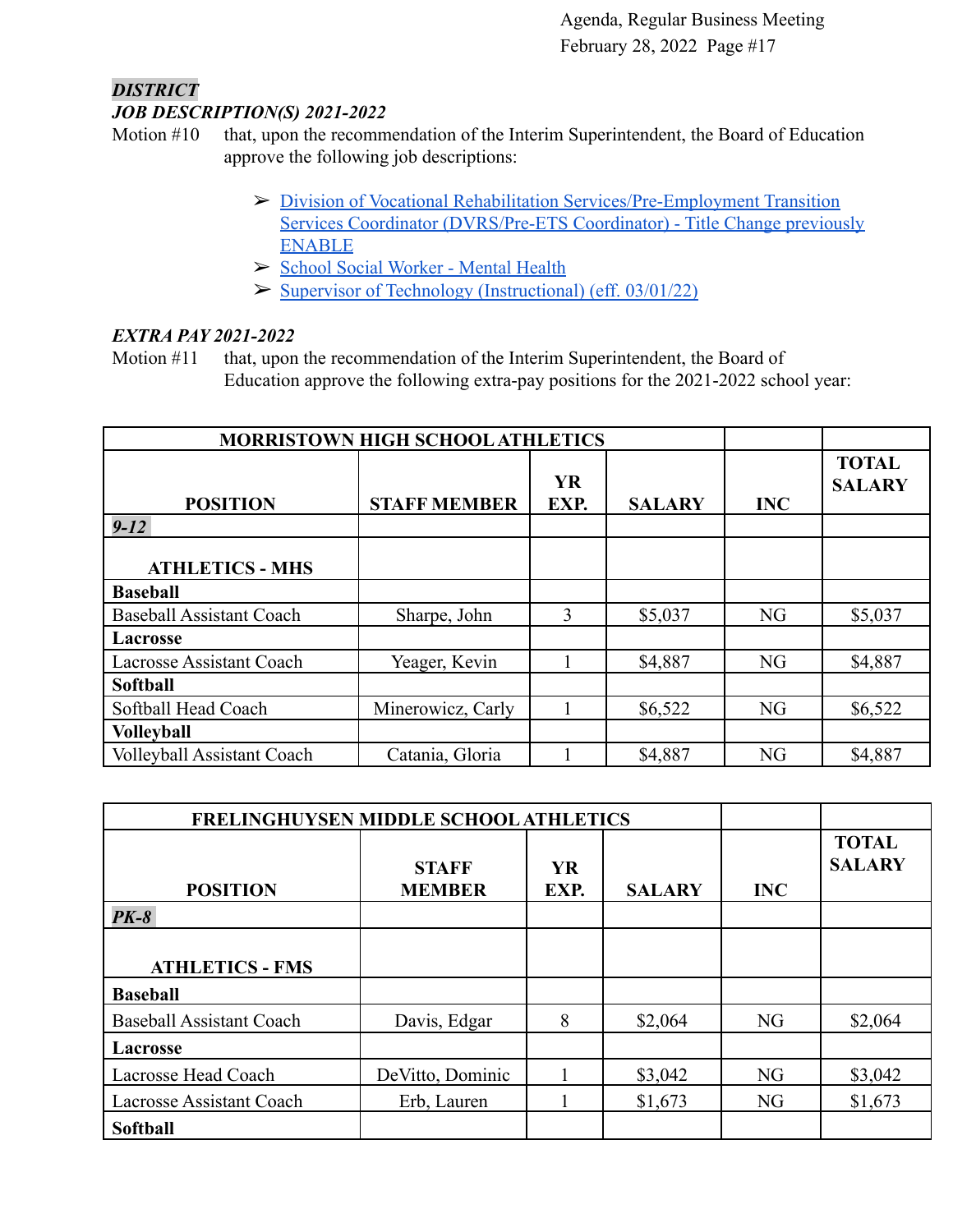| <b>Softball Assistant Coach</b> | Trezza, Kristen | \$1,936 | NG | \$1,936 |
|---------------------------------|-----------------|---------|----|---------|
| <b>Track</b>                    |                 |         |    |         |
| <b>Assistant Track Coach</b>    | Leung, Caroline | \$1,996 | NG | \$1,996 |

### *EXTRA PAY REVISION 2021-2022*

Motion #12 that, upon the recommendation of the Interim Superintendent, the Board of Education approve the following extra-pay positions **(revisions in bold)** for the 2021-2022 school year:

| $9 - 12$                 |                                         |             |               |            |                               |
|--------------------------|-----------------------------------------|-------------|---------------|------------|-------------------------------|
|                          | <b>MORRISTOWN HIGH SCHOOL ATHLETICS</b> |             |               |            |                               |
| <b>POSITION</b>          | <b>STAFF</b><br><b>MEMBER</b>           | YR EXP.     | <b>SALARY</b> | <b>INC</b> | <b>TOTAL</b><br><b>SALARY</b> |
| <b>ATHLETICS - MHS</b>   |                                         |             |               |            |                               |
| <b>Softball</b>          |                                         |             |               |            |                               |
|                          | William Rzucidlo                        | $\mathbf 3$ |               |            |                               |
| Softball Assistant Coach | (Rescind)                               |             | \$0           | <b>NG</b>  | \$0                           |

| $PK-8$                   |                                       |         |               |            |                               |
|--------------------------|---------------------------------------|---------|---------------|------------|-------------------------------|
|                          | FRELINGHUYSEN MIDDLE SCHOOL ATHLETICS |         |               |            |                               |
| <b>POSITION</b>          | <b>STAFF</b><br><b>MEMBER</b>         | YR EXP. | <b>SALARY</b> | <b>INC</b> | <b>TOTAL</b><br><b>SALARY</b> |
| <b>ATHLETICS - FMS</b>   |                                       |         |               |            |                               |
| <b>Softball</b>          |                                       |         |               |            |                               |
| Softball Assistant Coach | Cortez, Lindsey<br>(Rescind)          | 3       | \$0           | NG         | \$0                           |
| <b>Lacrosse</b>          |                                       |         |               |            |                               |
| Lacrosse Assistant Coach | Minerowicz, Carly<br>(Rescind)        |         | \$0           | <b>NG</b>  | \$0                           |

| $PK-8$                                  |                     |         |               |            |                               |
|-----------------------------------------|---------------------|---------|---------------|------------|-------------------------------|
| FRELINGHUYSEN HIGH SCHOOL CO-CURRICULAR |                     |         |               |            |                               |
| <b>POSITION</b>                         | <b>STAFF MEMBER</b> | YR EXP. | <b>SALARY</b> | <b>INC</b> | <b>TOTAL</b><br><b>SALARY</b> |
| Art Advisor                             | Narciso, Martin     |         |               | NG         | \$0                           |
| <b>Art Advisor</b>                      | Escobedo, Nicole    |         | \$906         | NG         | \$906                         |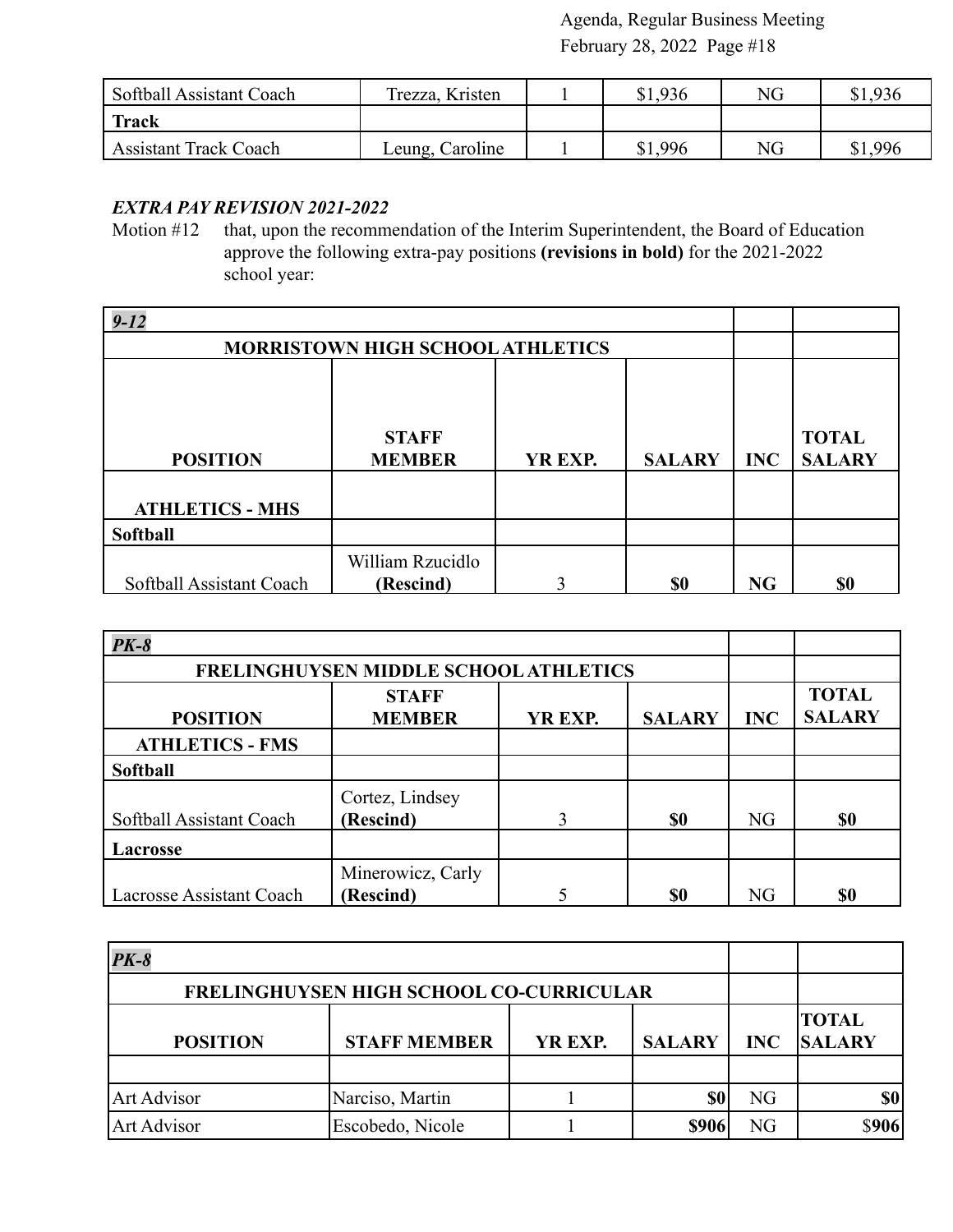#### *EXTRA PAY 2022-2023*

Motion #13 that, upon the recommendation of the Interim Superintendent, the Board of Education approve the following extra-pay positions for the 2022-2023 school year:

| $9 - 12$               |                                         |         |               |            |                               |
|------------------------|-----------------------------------------|---------|---------------|------------|-------------------------------|
|                        | <b>MORRISTOWN HIGH SCHOOL ATHLETICS</b> |         |               |            |                               |
| <b>POSITION</b>        | <b>STAFF MEMBER</b>                     | YR EXP. | <b>SALARY</b> | <b>INC</b> | <b>TOTAL</b><br><b>SALARY</b> |
| <b>ATHLETICS - MHS</b> |                                         |         |               |            |                               |
| Football               |                                         |         |               |            |                               |
| Football Head Coach    | Casey, Flynn                            |         | \$7,910       | NG         | \$7,910                       |

# *9-12*

#### *AP EXAM PROCTORS 2021-2022*

Motion #14 that, upon the recommendation of the Interim Superintendent, the Board of Education approve the following AP Exam Proctors for the 2021-2022 school year

| Position: | AP Exam Proctor               |
|-----------|-------------------------------|
| Rate:     | \$125.00 Standard Time        |
|           | \$145.00 Extended Time        |
|           | \$160.00 Back to Back Testing |
| Staff:    | Alham, Omar                   |
|           | Caroll, Carolyn               |
|           | Curran, John                  |
|           | Flynn, Katharyn               |
|           | Furphey, John                 |
|           | Grabell, Rosalie              |
|           | Kratochvil, Carol             |
|           | McNally, Barbara              |
|           | Mesias, Phyllis               |
|           | Oelkers, Juliana              |
|           | Pallis, Paris                 |
|           | Rooney, Kylie                 |
|           | Saxon, Maryanne               |
|           | Warren, John                  |
|           | Zawacke, Kathryn              |

*EXPLANATION:* Upon submission of an approved timesheet, AP Exam Proctors will be paid through test fees and local funds.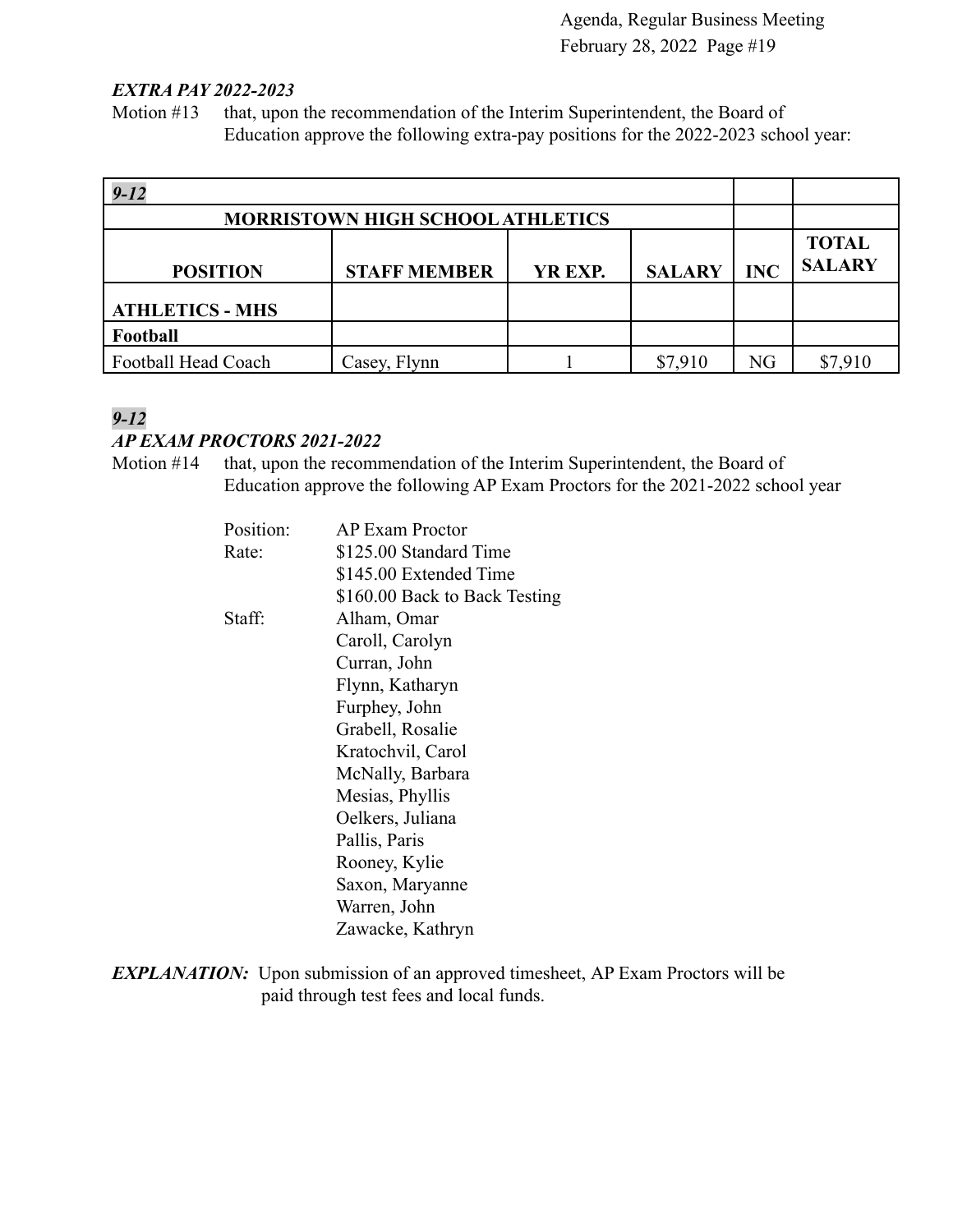### *DISTRICT*

# *2021-2022 ATTENDANCE OFFICER - Revised*

Motion #15 that, upon the recommendation of the Interim Superintendent, the Board of Education approve the following:

| Position:       | District Attendance Officer                                                                                                    |
|-----------------|--------------------------------------------------------------------------------------------------------------------------------|
| Description:    | Maintains awareness of regulations regarding child welfare and<br>attendance by having a working knowledge of state law, Board |
|                 | Policy, and administrative regulations as well as verifying<br>addresses and residency of students.                            |
| Dates:          | 07/01/21-06/30/22 (revised dates)                                                                                              |
| Rate:           | \$12,000 (to be paid in equal monthly installments) - Stipend                                                                  |
| Funding Source: | Local                                                                                                                          |
| Staff:          | Ferrone, Richard                                                                                                               |

**EXPLANATION:** Staff member will be compensated as outlined above.

# *9-12*

### *DOE PORTFOLIO APPEAL – 2021-2022*

Motion #16 that upon the recommendation of the Interim Superintendent, the Board of Education approve the following staff member will assist in the oversight of the DOE required English & Math Portfolio Appeals Process at MHS as follows:

| Assist in the oversight of the English & Math Portfolio Appeal<br>Program: |  |
|----------------------------------------------------------------------------|--|
| Process at MHS                                                             |  |
| Through April 30, 2022<br>Dates:                                           |  |
| Rate:<br>As per contract language (not to exceed 64 hours $-32$ hours      |  |
| English $& 32$ hours Math)                                                 |  |
| Funding Source: Local Funds $(1/140th)$                                    |  |

### **Language Arts (16)**

Bosworth, Connor Dabinett, Kelly Daly, Matthew DiGennaro, Peter Furphey, Jennifer Kopmann, Amber LaGrave, Jessica Laudadio, Cynthia LaVigne, George Madden, John Montague, Tara Priola, Claudine Vagnini , Julie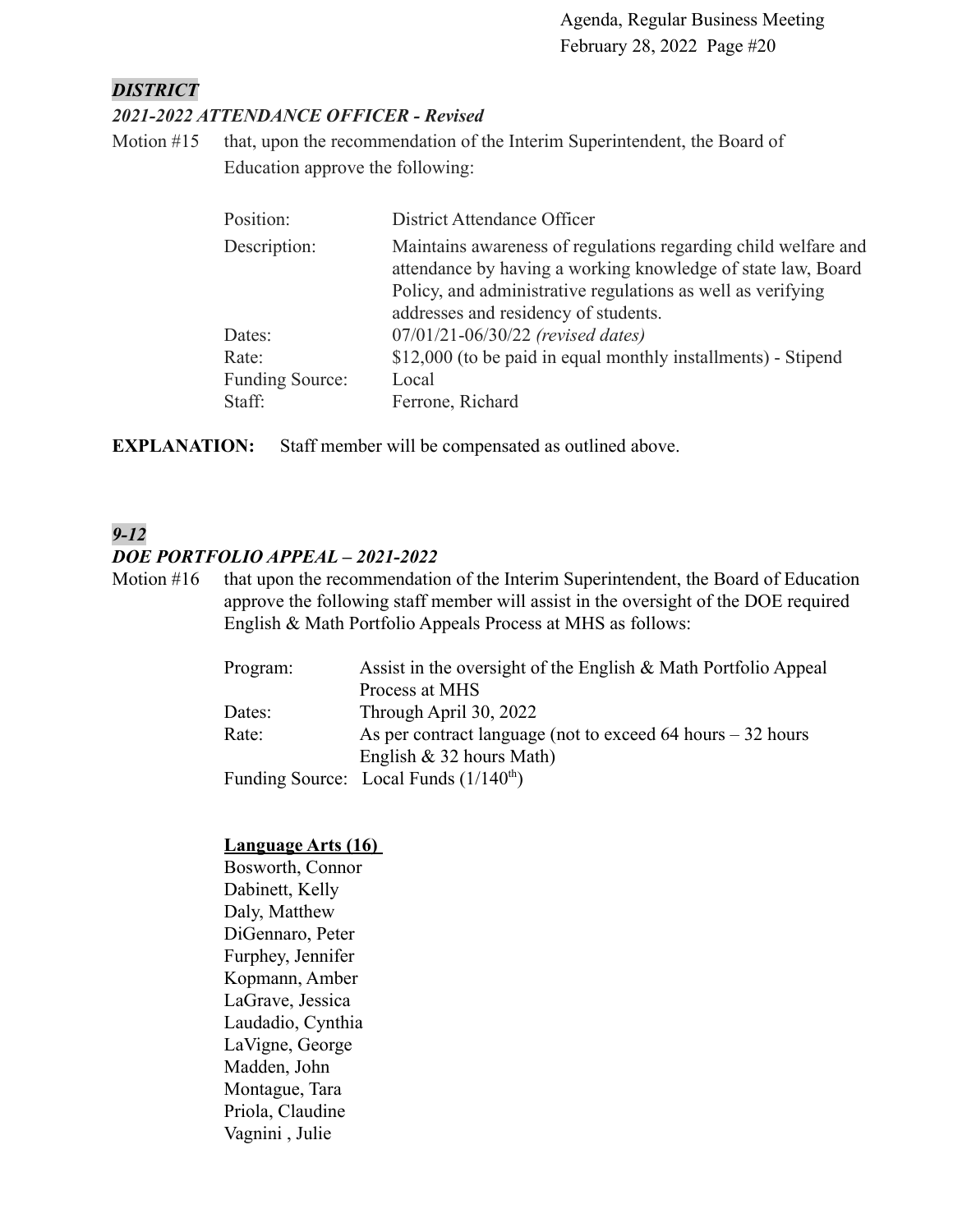Wecht, Alysha Wecht Lesaski*,* Shawna Wilpert, Marya

#### **Mathematics (14)**

Botsakos, Sara Bragina, Marina Caruso, Michael Franko, Kelvin (Youth Center) Fusciardi, Grace Johnson, Tiffany Kemp, Christiana Kuijpers, Samantha Roberts, Julianna Tabor, Noelle Thorsen, Jesse Villane, Kristen Viteri, Paola Warivonchik, Anna

**EXPLANATION:** Staff members will assist in the oversight of the DOE required English and Math Portfolio Appeal Process. District Supervisor will approve staff member's scheduled hours prior to portfolio assistant. Upon submission of an approved timesheet, compensation will be paid as outlined above.

### *DISTRICT*

### *TUTORING / TITLE I - HOMELESS*

Motion #17 that upon the recommendation of the Interim Superintendent, the Board of Education approve all Morris School District certificated staff and all noncertificated staff who hold appropriate teaching credentials to provide tutoring to homeless students as assigned for the 2021-2022 school year.

| Program:               | Tutoring - Homeless   |
|------------------------|-----------------------|
| Dates:                 | 2021-2022 school year |
| <b>Funding Source:</b> | Title I               |
| Rate:                  | \$50/hour             |

*EXPLANATION:* Upon submission of an approved timesheet, staff member will be compensated as outlined above.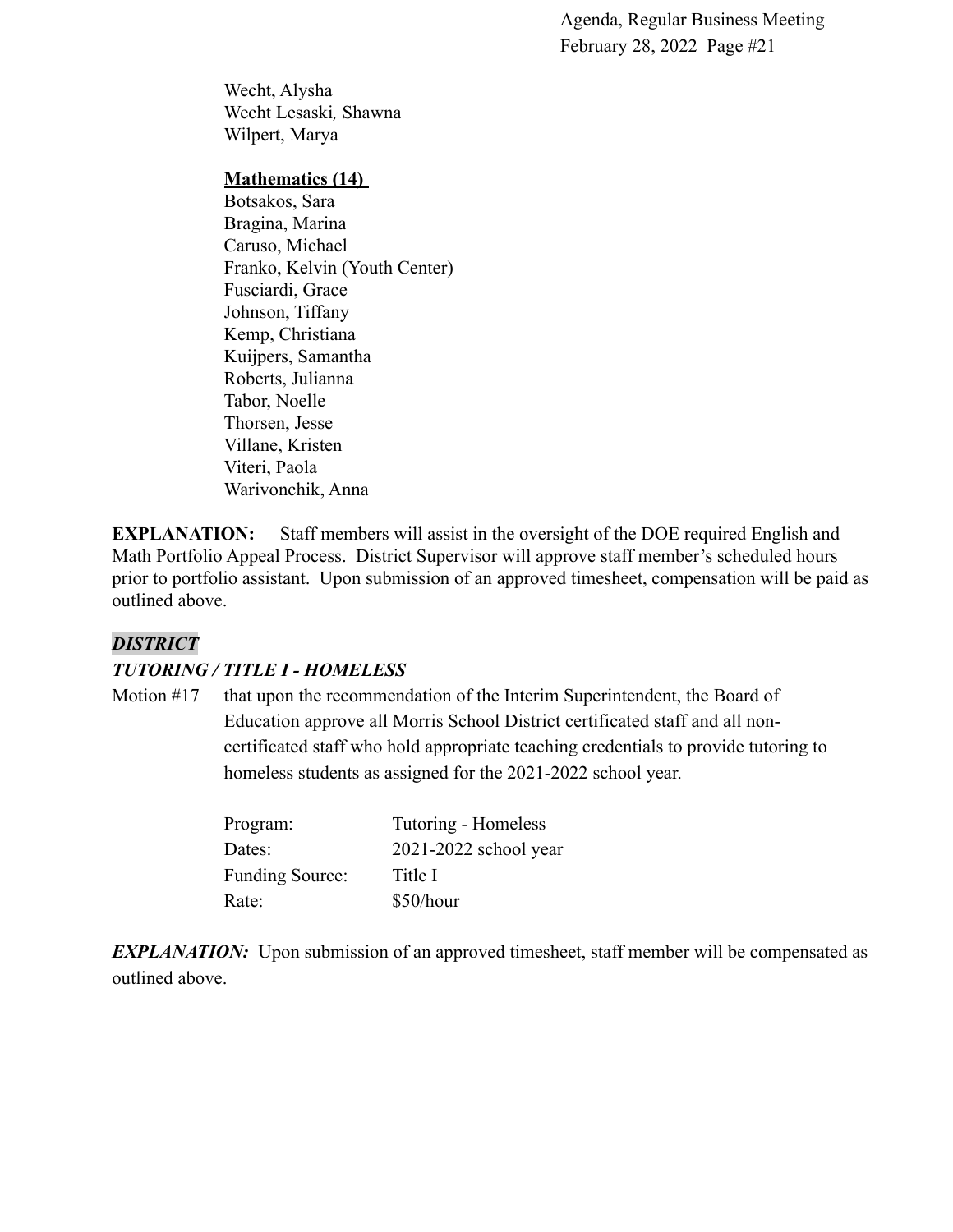# *DISTRICT REFERRAL BONUS 2021-2022*

Motion #18 that, upon the recommendation of the Interim Superintendent, the Board of Education authorizes the payment of a referral bonus to the following staff:

| <b>Staff Member</b> | <b>Position</b> | Location       | <b>Signing Bonus</b> |
|---------------------|-----------------|----------------|----------------------|
| Cano, Yamilet       | 1.0 Bus Driver  | Transportation | \$500                |

**EXPLANATION:** Referred staff member has successfully completed the required ninety (90) day probationary period. Payment will be made to staff member as outlined above.

# **HUMAN RESOURCES/CURRICULUM** *PK-8*

# *PROFESSIONAL DEVELOPMENT*

Motion #19 that upon the recommendation of the Interim Superintendent and the Board Curriculum Committee, the Board of Education approves the following:

| Program:          | Professional Development                          |
|-------------------|---------------------------------------------------|
| Description:      | i-Ready Classroom Virtual Math PD                 |
|                   | "Sowing the Seeds of Math", Curriculum Associates |
| Dates:            | February, 2022                                    |
| Funding:          | Title II                                          |
| Rate:             | As per contract language; 2.5 hours each          |
| Staff:            |                                                   |
| Ferrer, Mercy     |                                                   |
| Katterman, Lisa   |                                                   |
| Krickus, Melissa  |                                                   |
| Lo Verde, Melanie |                                                   |
| Murphy, Catherine |                                                   |
| Sloan, Hailee     |                                                   |
| Yoser, Jodi       |                                                   |
|                   |                                                   |

# *PK-8*

Motion #20 that upon the recommendation of the Interim Superintendent and the Board Curriculum Committee, the Board of Education approves the following:

| Program:     | Professional Development               |
|--------------|----------------------------------------|
| Description: | WIN Rotations (K-5)                    |
| Dates:       | February 22, 2022                      |
| Funding:     | Title II                               |
| Rate:        | As per contract language; 4 hours each |
|              |                                        |

Staff: Katterman, Lisa Yoser, Jodi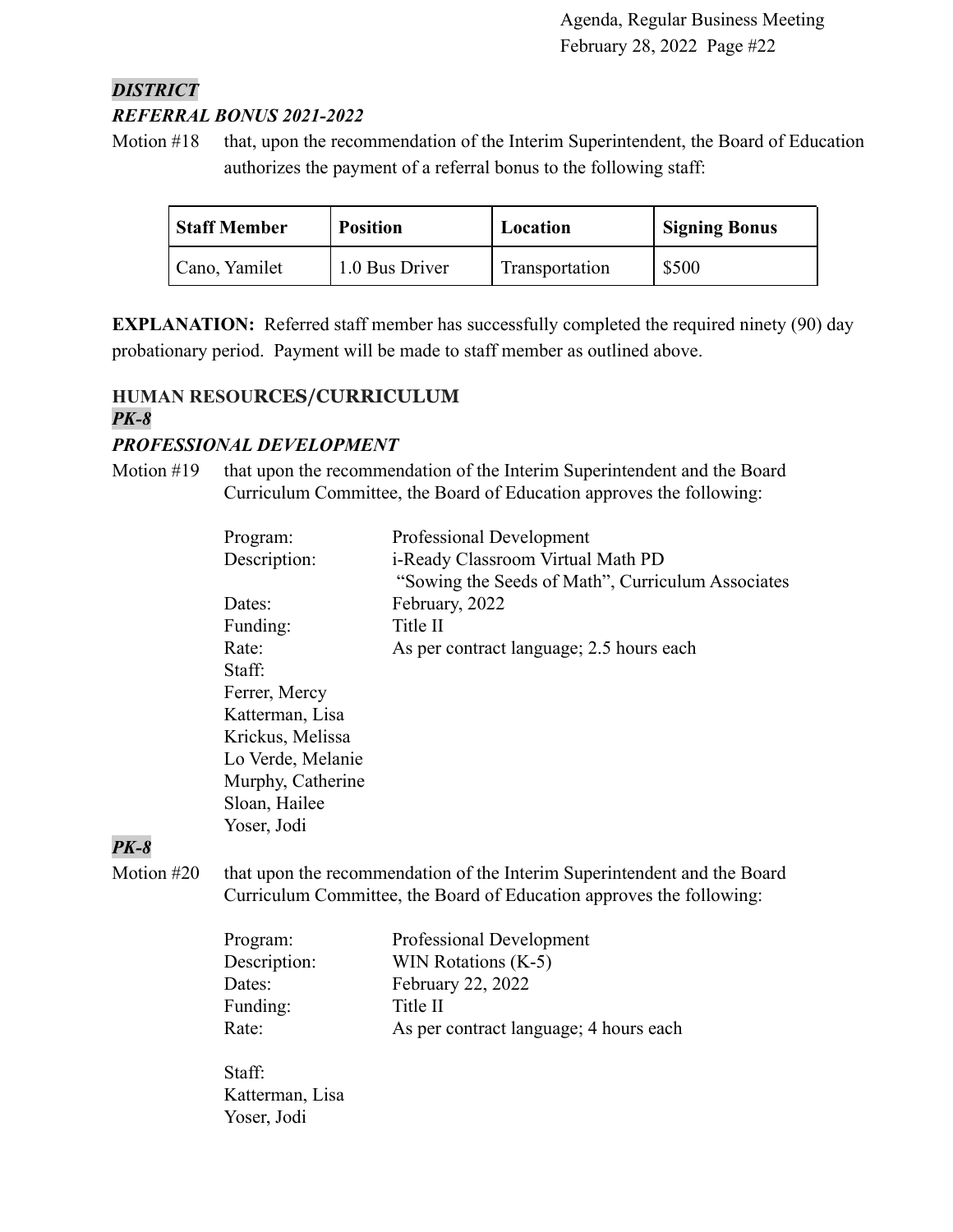### **EXPLANATION:**

Upon submission of an approved timesheet, staff member will be compensated as outlined above.

# *9-12*

# *SEAL OF BILITERACY TEST ADMINISTRATION 2021-2022*

Motion #21 that, upon the recommendation of the Interim Superintendent, and the Board Curriculum Committee, the Board of Education approve teacher compensation for proctoring of required testing to determine student eligibility for NJ Seal of Biliteracy.

| Program:                 | Seal of Biliteracy Program 2021-2022      |  |  |
|--------------------------|-------------------------------------------|--|--|
| Description:             | Administer testing for Seal of Biliteracy |  |  |
| Dates:                   | February, 2022                            |  |  |
| <b>Funding Source:</b>   | Local                                     |  |  |
| Rate:                    | As per contract language                  |  |  |
| Staff:                   |                                           |  |  |
| Acevedo-Ramirez, Rosario |                                           |  |  |
| Berman, Mollie           |                                           |  |  |
| Catania, Gloria          |                                           |  |  |
| Corke, Caroline          |                                           |  |  |
| Dodson, Samantha         |                                           |  |  |
| Formoso, Alejandra       |                                           |  |  |
| Percontino, Angela       |                                           |  |  |

# **EXPLANATION:**

Upon submission of an approved timesheet, staff member will be compensated as outlined above.

# *PK-8*

### *PROFESSIONAL DEVELOPMENT (revised)*

Motion #22 that, upon the recommendation of the Interim Superintendent, the Board of Education approve compensation for teachers to attend the following:

| Program:     | Teaching for Biliteracy Online PD                           |  |
|--------------|-------------------------------------------------------------|--|
| Description: | Teaching for Biliteracy provides professional development   |  |
|              | for teachers to effectively implement a biliteracy          |  |
|              | framework in bilingual elementary classrooms. A portion     |  |
|              | of the online PD, scheduled in the Central Time Zone, falls |  |
|              | outside of teachers' contractual hours.                     |  |
| Dates:       | September 29-30, 2021                                       |  |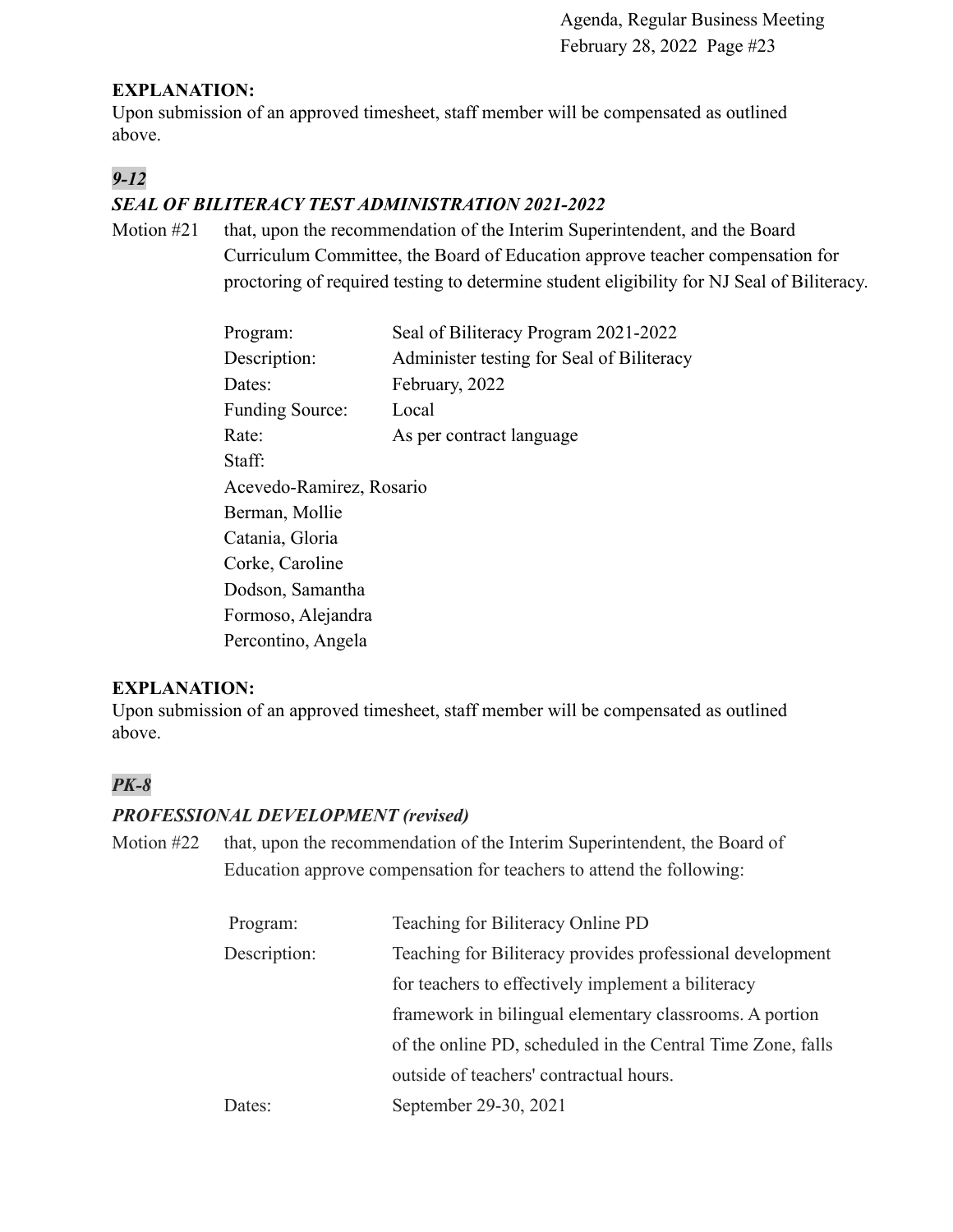Rate: As per contract language; up to four hours per staff Funding Source: Title III

Staff: **Culmone, Gloria Curl, Marilyn** Pensado, Luz **Restrepo, Maria** Vasquez, Yeimi

### **EXPLANATION:**

Upon submission of an approved timesheet, staff member will be compensated as outlined above.

# *PK-8*

### *2021-2022 ARP AFTER SCHOOL PROGRAM (revised)*

Motion #23 that, upon the recommendation of the Interim Superintendent and the Board Curriculum Committee, the Board of Education approve the ARP After School Program at each of the elementary schools for the 2021-2022 school year.

| Program:                    | <b>ARP After School Program</b>                                    |
|-----------------------------|--------------------------------------------------------------------|
| Description:                | Academic support for grades K-5                                    |
|                             | The Afterschool Program through ARP-ESSER (American Rescue         |
|                             | Plan Elementary and Secondary Schools Emergency Relief) will       |
|                             | provide expanded learning time for identified students grades 2-5. |
|                             | The program will total 10 weeks and will provide 6 weeks dedicated |
|                             | weeks of math support and 4 dedicated weeks of ELA support         |
|                             | (timeframes based on the diagnostic and Start Strong data).        |
| Dates:                      | January, 2022 - June, 2022                                         |
| <b>Funding Source:</b>      | ARP grant                                                          |
| Rate:                       | \$50 hr.                                                           |
| Staff:                      | All certificated staff as as approved by building                  |
|                             | administrator                                                      |
| Allocco, Christina          |                                                                    |
| *Benzing, Paige             |                                                                    |
| <b>Brown, Jeffrey</b>       |                                                                    |
| <b>Clark, Katherine</b>     |                                                                    |
| <b>Grosso, Lauren</b>       |                                                                    |
| <b>Hollenbeck, Kelly</b>    |                                                                    |
| Kim, Ellen                  |                                                                    |
| <b>Lewis-Lahey, Anthony</b> |                                                                    |
| <b>Martell, Marlene</b>     |                                                                    |
| <b>McClain, Carolyn</b>     |                                                                    |
| <b>Pistner, Blake</b>       |                                                                    |
| Polesovsky, Mia             |                                                                    |
| *Reit, Jenna                |                                                                    |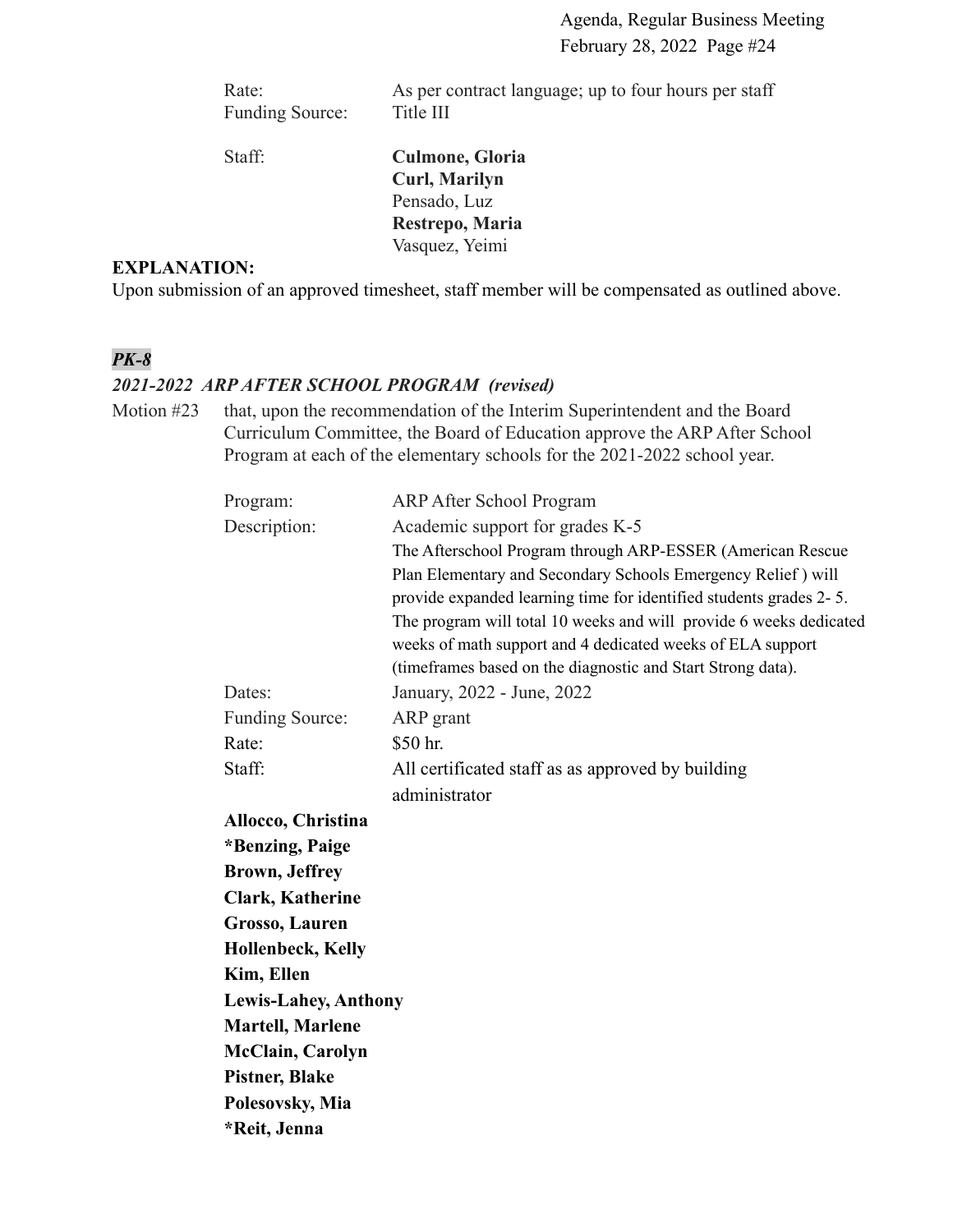**Salas, Teddie Short, Mar Kate Toye, Crystal Wolff, Amanda**

#### **\* - Student certificated teacher**

#### *EXPLANATION:*

Upon submission of an approved timesheet, staff member will be compensated as outlined above.

# *PK-8*

### *2021-2022 BILINGUAL ACADEMIC AFTER SCHOOL SUPPORT PROGRAM (revised)*

Motion #24 that, upon the recommendation of the Interim Superintendent and the Board Curriculum Committee, the Board of Education approve Morris School District certificated staff members to provide after school assistance for the Bilingual Academic After School Support Program for Grades K-8 for the 2021-2022 school year:

| Program:        | Bilingual Academic After School Support Program         |
|-----------------|---------------------------------------------------------|
| Description:    | Academic support for grades K-8                         |
|                 | To provide additional support for students as they work |
|                 | toward mastery of the WIDA standards and NJ Student     |
|                 | Learning standards in the core areas of instruction.    |
|                 | Targeted students: ELL/Bilingual students               |
| Dates:          | November, 2021 - May, 2022                              |
| Funding Source: | Title III                                               |
| Rate:           | As per contract language                                |

Staff:

Cantarero, Ann Marie (AV) (26 hrs) Cardona, Daniela (NP) (26 hrs.) Esteves, Cecilia (NP) (26 hrs) Marvez-Kaliko, Audrey (SX) (26 hrs.) Martell, Marlene (SX) (26 hrs.) Oesterle, Victoria (FMS) (**23 hrs.**) Pensado, Luz (HC) (52.5 hrs.) Rogich, Monica (FMS) (18.5 hrs.) Vargas, Marco (FMS) (18.5 hrs.) Vasquez, Yeimi (AV) (26 hrs.)

Substitute: Benitez, Otilia (HC)

### **EXPLANATION:**

Upon submission of an approved timesheet, staff member will be compensated as outlined above.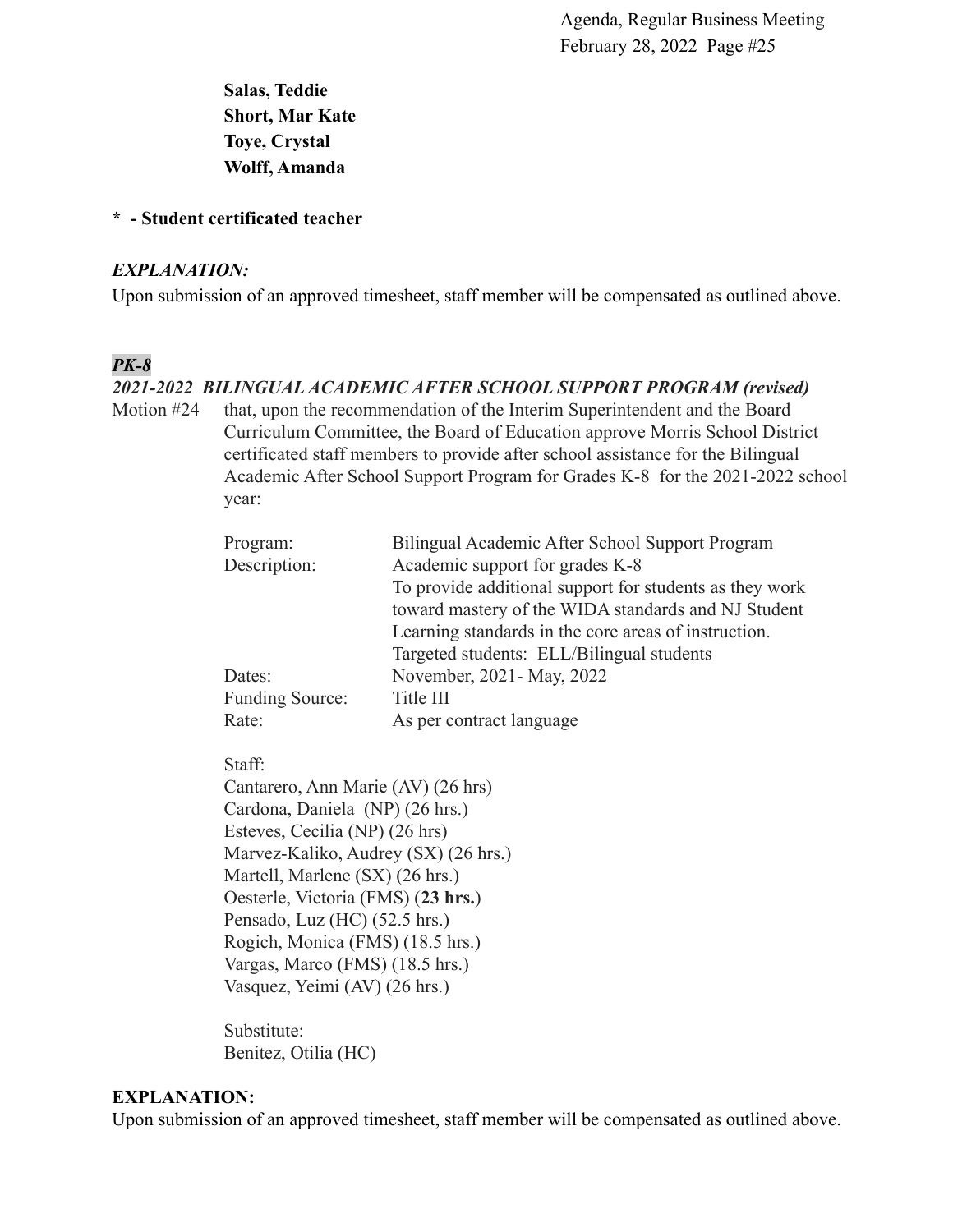# *DISTRICT*

### *STUDENT TEACHER APPOINTMENTS 2021-2022*

Motion #25 that, upon the recommendation of the Interim Superintendent, the Board of Education approve the following name(s) be added to the list of student teachers, and approve all Morris School District Student Teachers, as assigned for the 2021-2022 school year, and further that the Board of Education approve submission to the County Superintendent application for emergency hiring and each applicant's attestation that s/he has not been convicted of any disqualifying crime pursuant to the provisions of N.J.S.A 18A:6-7.1 et seq., 18A:6-4.13 et seq.:

### **Student Teacher**:

D'Alessio, Olivia (eff.2/10/22) – Seton Hall University (AHS) Marra, Julia (eff. 1/8/2022) – Montclair State University (MHS) Stanton, James (eff. 2/2/22) - Montclair State University (MHS)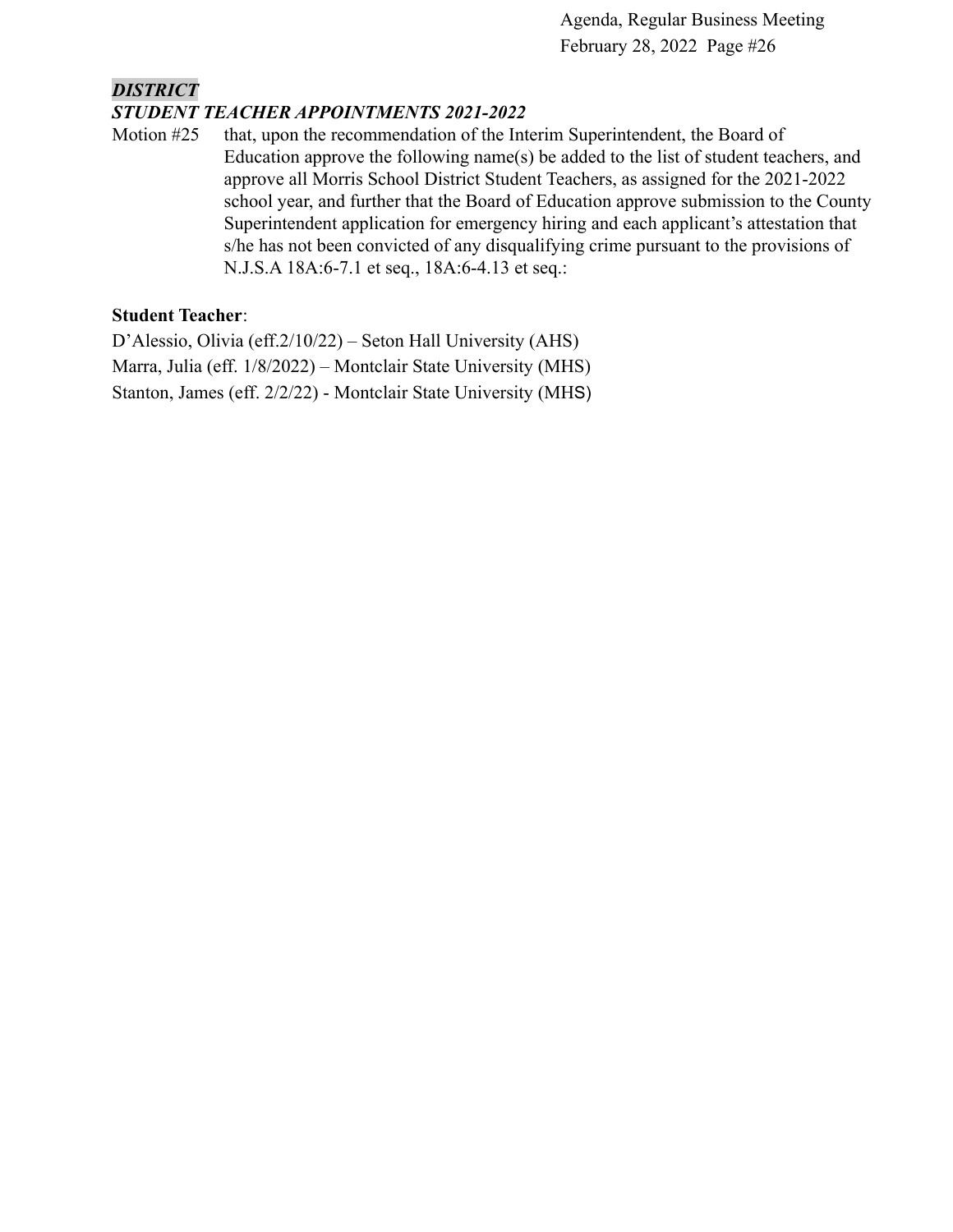\_\_\_\_\_\_\_\_\_\_\_\_\_\_\_\_\_\_\_\_\_\_\_\_\_\_\_\_\_\_\_\_\_\_\_\_\_ **February 28, 2022**

#### **BUSINESS MATTERS** *DISTRICT*

#### **Financial Reports - Revised**

#### Motion #1 **Financial Reports of the Secretary to the Board of Education**

that the Board of Education approve the following **revised** financial reports as on file in the Business Administrator's office for the months of **[June - November 2021](https://drive.google.com/file/d/1kn9jhidP8wEZRKJkgdIXsy2sJCFcPpPF/view?usp=sharing).**

> Fund 10 -- General Fund Fund 20 -- Special Revenue Fund Fund 30 -- Capital Projects Fund Fund 40 -- Debt Service Fund

#### **Statement of Cash Balances**

that the Board of Education accept the **revised** Statement of Cash Balances for the months of **[June - August 2021](https://drive.google.com/file/d/1XitNoN9SBkDmdu4O89nQJ4zz0caJ7Zvv/view?usp=sharing)** which are reconciled with the Board Secretary's Reports by fund for those months.

- Motion #2 Pursuant to N.J.A.C. 6A:23-2.11 (c) 3, we certify that as of **June November 2021** after review of the **revised** Secretary's monthly financial reports (appropriations section) and upon consultation with the appropriate district officials, to the best of our knowledge, no major account or fund has been over expended in violation of N.J.A.C. 6A:23-2.11(a) and that sufficient funds are available to meet the district's financial obligations for the remainder of the fiscal year.
- Motion #3 Pursuant to N.J.A.C. 6A:23-2.11 (c) 4, I certify that as of **June November 2021** no budgetary line item account has been over expended in violation of N.J.A.C. 6A:23-2.11 (b).

Business Administrator/Board Secretary Date

### *DISTRICT*

### **Financial Reports**

Motion #4 **Financial Reports of the Secretary to the Board of Education** that the Board of Education approve the following financial report as on file in the Business Administrator's office for the month of **[December 2021](https://drive.google.com/file/d/1rD9ycRs6f0-NuoowlyfzeDkP2q91ncBh/view?usp=sharing)** Fund 10 -- General Fund Fund 20 -- Special Revenue Fund Fund 30 -- Capital Projects Fund

Fund 40 -- Debt Service Fund

### **Statement of Cash Balances**

that the Board of Education accept the Statement of Cash Balances for the month of **[December 2021](https://drive.google.com/file/d/1-wQhGiY0IvQZ_IO6pdHElWS7GRwC13hK/view?usp=sharing)** which are reconciled with the Board Secretary's Reports by fund for that month.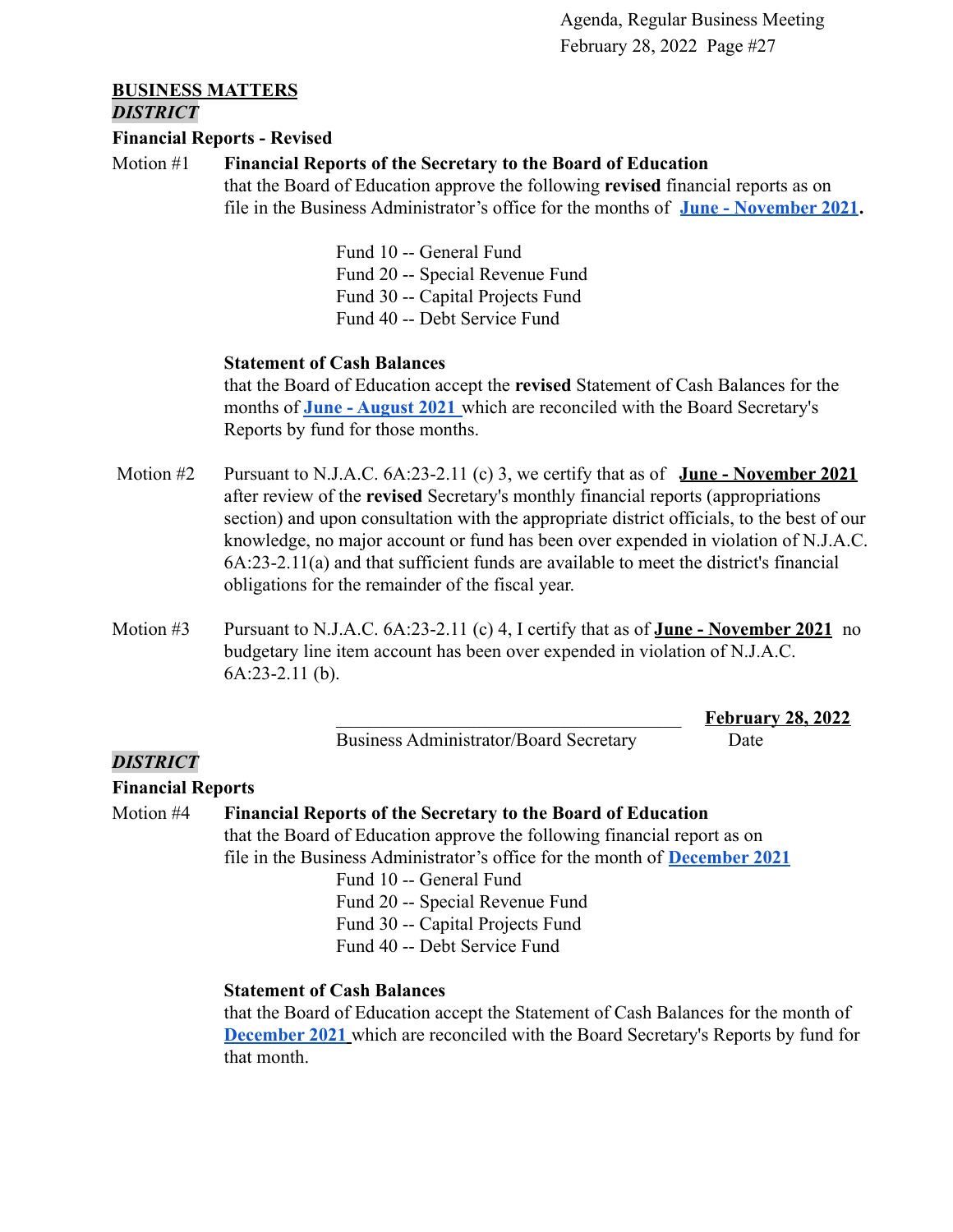- Motion #5 Pursuant to N.J.A.C. 6A:23-2.11 (c) 3, we certify that as of **December 2021** after review of the Secretary's monthly financial report (appropriations section) and upon consultation with the appropriate district officials, to the best of our knowledge, no major account or fund has been over expended in violation of N.J.A.C. 6A:23-2.11(a) and that sufficient funds are available to meet the district's financial obligations for the remainder of the fiscal year.
- Motion #6 Pursuant to N.J.A.C. 6A:23-2.11 (c) 4, I certify that as of **December 2021** no budgetary line item account has been over-extended in violation of N.J.A.C. 6A:23-2.11 (b).

Business Administrator/Board Secretary Date

\_\_\_\_\_\_\_\_\_\_\_\_\_\_\_\_\_\_\_\_\_\_\_\_\_\_\_\_\_\_\_\_\_\_\_\_\_ **February 28, 2022**

# *DISTRICT*

# *BUDGET TRANSFERS*

Motion #7 that, upon the recommendation of the Interim Superintendent, the Board of Education . approve the Budget Transfers as on file in the Business Administrator's Office for the 2021-2022 budget through **[December 2021.](https://drive.google.com/file/d/1AA5bqmL92_AGreREc1emtVuuR1mLGVcc/view?usp=sharing)**

# *DISTRICT*

### *BILLS LIST 2021-2022*

Motion #8 that, upon the recommendation of the Interim Superintendent, the Board of Education approve the attached 2021-2022 bills list for the period ending:

# **January 31, 2022 & February 15 & 28, 2022 (payroll) [February 28,](https://drive.google.com/file/d/1YvNgJbf9D4QH41UrHgznSSleiTJUnJaJ/view?usp=sharing) 2022**

# *9-12*

# *DONATION*

Motion #9 that upon the recommendation of the Interim Superintendent, the Board of Education approve the donation of \$1,500 from Sigma Zeta Lambda (SZL).

# **EXPLANATION**

Sigma Zeta Lambda (SZL) Chapter of the Alpha Phi Alpha Fraternity's donation will be allocated towards the purchase of MHS Boys Basketball travel warm up suits. MHS Basketball will publicly acknowledge the donation at games. Players will participate in team building/community service activities with members of SZL over the next two years.

### *DISTRICT*

# *MORRIS COUNTY PARK COMMISSION AGREEMENT*

Motion #10 that upon the recommendation of the Interim Superintendent, the Board of Education approve an agreement in the amount of \$6,500 with the Morris County Park Commission's William G. Mennen Sports Arena. The contract is for use of the facility on Tuesday, June 21, 2022 for the Frelinghuysen Middle School Graduation and Wednesday, June 22, 2022 for the Morristown High School Graduation.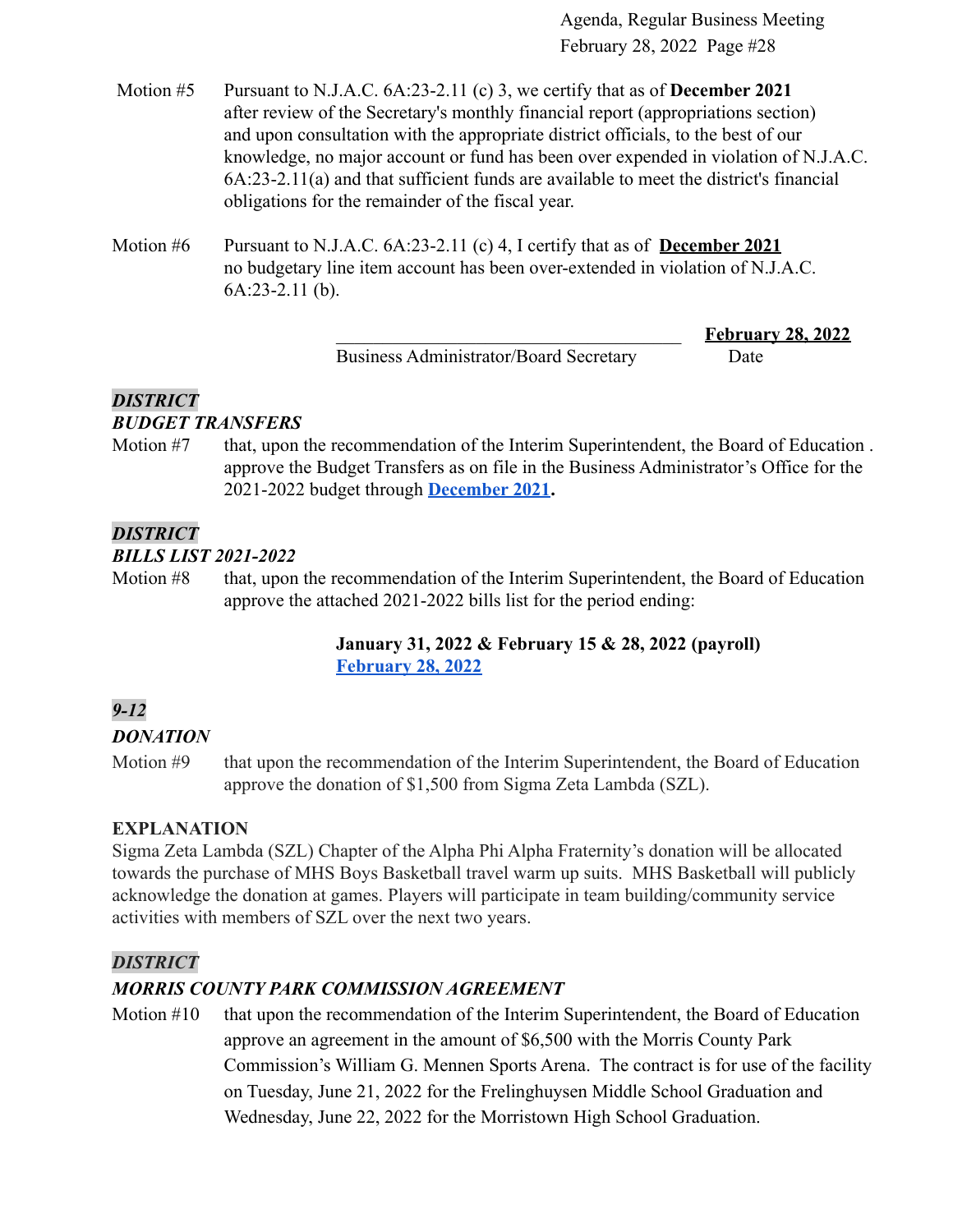# *TRANSPORTATION*

# *9-12*

# *Morris Plains School District Transportation Jointure 2021-2022*

Motion #11 WHEREAS, in accordance with the statutes of 18A:18A-11, Boards of Education of two or more districts may provide jointly, by agreement, the transportation of pupils attending schools within or outside of the district:

WHEREAS, Morris School District and Morris Plains School District intend to enter into an agreement to provide certain transportation services for Morris Plains School District:

# NOW THEREFORE, BE IT RESOLVED:

- 1. that the Business Administrator/Board Secretary be authorized to pursue the said transportation jointure with the Morris Plains Board of Education.
- 2. that the services provided by the Morris School District Board of Education shall be provided in accordance with the rules, regulations and policies as established by the Morris School District Board of Education.
- 3. that the cost of transportation, as apportioned to each participating district and computed by Morris School District, shall be in accordance with policy as established by the Morris School District Board of Education.
- 4. that the Morris Plains School District will pay a management fee to Morris School District.

BE IT ALSO RESOLVED, that the Morris School District Board of Education be authorized to enter into a transportation jointure for the 2021-2022 school year with Morris Plains Board of Education.

# **EXPLANATION**

This jointure agreement is in addition to the agreement with Morris Plains approved on 11/22/21.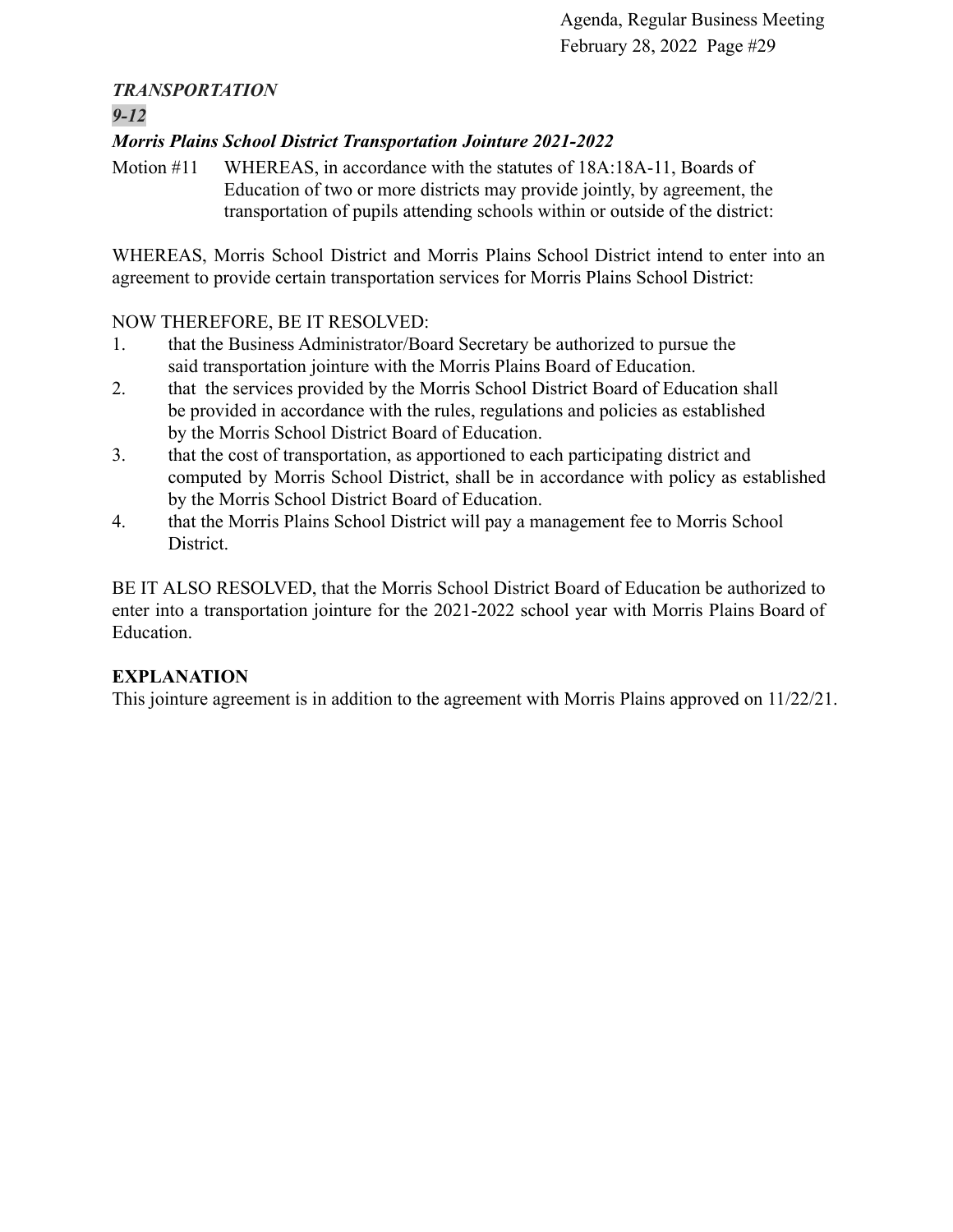# *PK-8*

### *PARENT TRANSPORTATION CONTRACT 2021-2022*

Motion #12 that, upon the recommendation of the Interim Superintendent, the Board of Education approve a Parent Transportation Contract from Academy 360 in Verona, NJ. The contract term is March 7, 2022 to June 23, 2022 for a maximum of \$7,200.

### **EXPLANATION**

This contract allows for the parents to transport their child (ID: 614714), who has specialized needs. This contract will cover transportation from Academy 360 to home at the end of each day. Morris School District will continue to provide morning transportation to Academy 360. This contract will also need to be approved by the Morris County Superintendent once it is approved by the Morris School District Board of Education.

# *PAYMENTS*

# *PK-8*

- Motion #13 that upon the recommendation of the Interim Superintendent, the Board of Education approve the Final Payment #6 to Mobilease Modular Space, Pedricktown, NJ in the amount of \$14,920.43 for work done on the Frelinghuysen Middle School Temporary Classrooms through January 20, 2022.
- Motion #14 that upon the recommendation of the Interim Superintendent, the Board of Education approve the following payments to Parette Somjen Architects:

| Project                     | Amount      |
|-----------------------------|-------------|
| <b>DISTRICT</b>             |             |
| Capital Improvement Plan    | 6,000.00    |
| $PK-8$                      |             |
| Woodland Window Replacement | 8,021.58    |
| Woodland HVAC Replacement   | \$19,007.02 |

# *DISTRICT*

# *PROFESSIONAL SERVICES 2021-2022*

Motion #15 WHEREAS, there exists a need for professional services for 2021-2022 and funds are available for these purposes.

> WHEREAS, the Public School Contracts Law (Chapter 114, Laws of 1977) requires that the Resolution authorizing the award of contracts for professional services without competitive bids be publicly adopted,